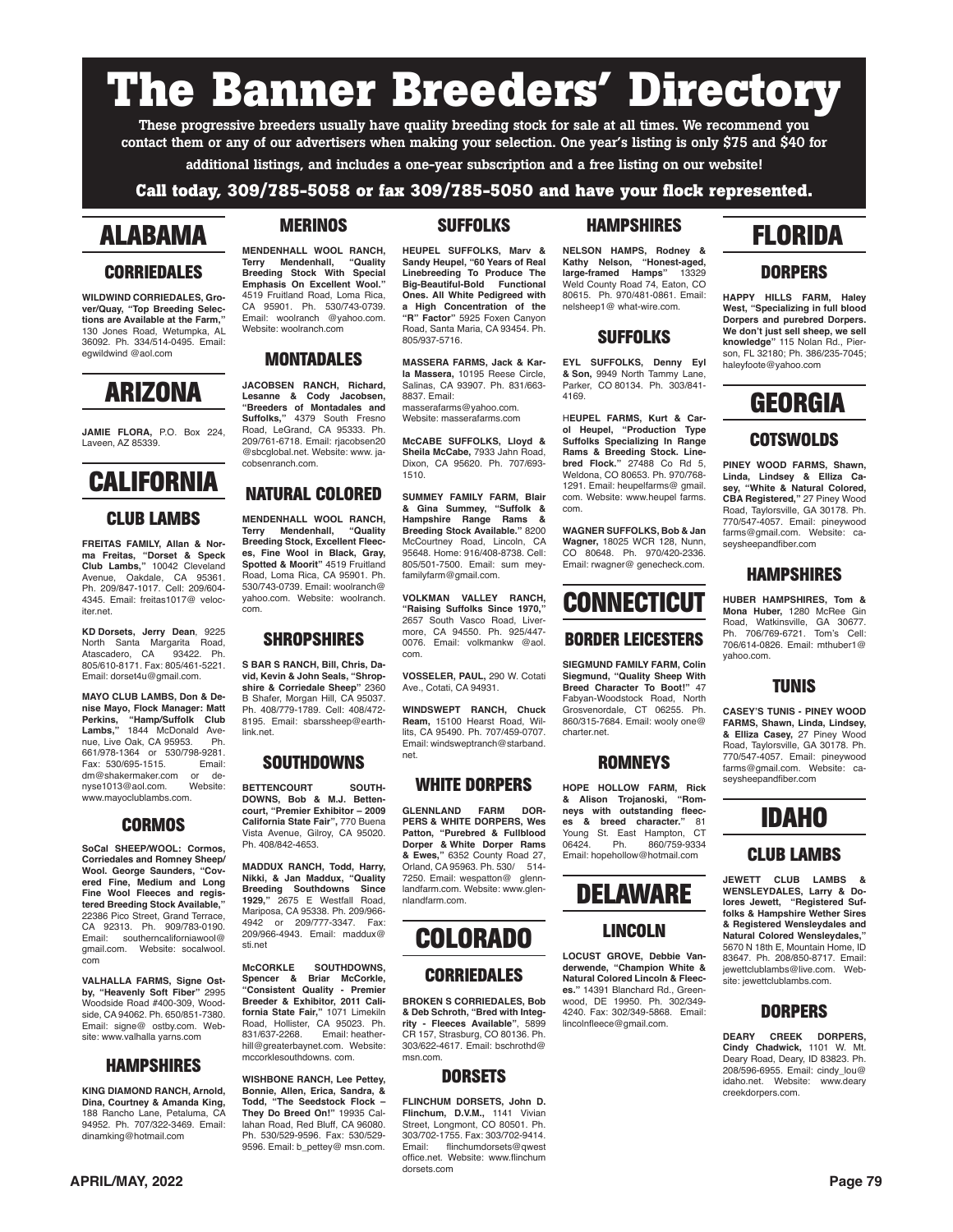#### **SOUTHDOWNS**

**OHMAN LIVESTOCK COMPA-NY, Eugene & Susan Ohman, "Southdowns, Wensleydales, Natural Colored & Club Lambs"**, 425 East 438 Lane N. Rupert, ID 83350. Ph. 208/436-5262. Email: ohman@pmt.org. Website: ohman-livestock.com.

#### **SUFFOLKS**

**BLATTNER SUFFOLKS, Jack & Lori Blattner, "Raising Quality Range Rams Since 1989,"** 6957 Robinson Road, Kuna, ID 83634. Ph. 208/465-5526; 208/859-0111. Email: blattnerjl@gmail.com.

**EAGLE SUFFOLKS, John & Mary Eagle, "Yes! We Still Have Quality Suffolks!"** P.O. Box 388, Cambridge, ID 83610. Ph. 208/ 257-3706. Email: eagle@ctcweb. net

**LOST RIVER LIVESTOCK, Donna Mays, "Certified Scrapie Free",** 3488 East 140 N. Rigby, ID 83442. Ph. 208/541-3405. Email: lostriverdm@yahoo.com. Website: www.lostriverlivestock.com.

#### **TEXELS**

**FISHER TEXELS, Niki Fisher, "Sheep For The Commercial Producer,"** 2720 NE 25th Ave., Payette, ID 83661. Ph. 208/ 315-5659. Email: fishertexels@ gmail.com. Website: www.fisher texels.com.

## **ILLINOIS**

#### **BORDER LEICESTERS**

**DEAKIN FAMILY FARMS, Greg, Deb, Tiffany & Colin Deakin, "Breeding For Correct-ness, Size, Structural Soundness & Lustrous Fleeces"** 11191 East Cameron Road, Cuba, IL 61427. Ph. 309/338-3294. Email: greg.deakin@hotmail.com.

**HICKORY GROVE FARM, Kendall & Ann Knowles, "Non-factored white and natural colored breeding stock."** 12435 E. 700th St., Colchester, IL 62326; Ph. 309/333/4880; Email: ann-runner@gmail.com

**P-W SHEEP FARM, Jack & Vida Price, "American Border Leices-ters, Breeding Stock, Lambs, Fleeces & Roving."** 628 N 1150 East Road, Pamer, IL 62556. Ph. 217/710-6888 or 217/502- 4082. Email: jackvida@juno.com. Website: pwsheep.com.

#### **CHEVIOTS**

**HOFFMAN-ARVIN SHEEP FARM, Gayle Hoffman,** 1544 County Road 50 N, Congerville, IL 61729. Ph. 309/965-2854.

**DOYNE LENHART, "Cheviots Since 1950!"** 9162 N 1450 E Road, Georgetown, IL 61846. Ph. 217/662-8644. Website: www. lenhartauction.com.

**FLYNN CHEVIOTS, Roger & Connie Flynn,** 2142 Co. Rd. 1950 N, St. Joseph, IL 61873. Ph. 217/469-7442.

#### **CLUB LAMBS**

**GRESHER - FISHER SHOW STOCK, INC.,** Ontarioville, IL. Ph. 630/837-7227 (Randi); 630/220- 3743 (Nicole). Email: gvcssi@sbc global.net. Website: gvcssi.com.

#### **COLUMBIAS**

**A & T COLUMBIAS, HAMMANN FAMILY, Bob Hammann & Reece Loy,** 15564 Brushy Mound Road, Carlinville, IL 62626. Ph. 217/854- 3435.

**CRIDER FARMS, "Breeding Highly Productive Ewes"** 32377 E. 750 N. Road, Arrowsmith, IL 61722. Ph. 309/727-1154. Email: criderfarms@gmail.com. Website: www.criderfarms.com.

**BARR FARMS COLUMBIAS, Julie A. Barr, "Quality Genetics Emphasizing Production"** 15382 Waterman Road, Dekalb, IL 60115. Ph. 815/758-5414. Email: barr farms1@frontier.com

**CRUIT SHEEP FARM, "Winning Bloodlines Always Available"** 1828 Co Hwy 5, Findlay, IL 62534. Ph. 217/251-3644 or 217/254-3265.

**MANTHE FARM, Jim & Jessica Manthe,** 23557 North 750 Avenue, Kewanee, IL 61443. Ph. 309/853- 7634 (Kirk); 309/854-2085 (Jim). Email:

jmanthe@hotmail.com.

**NELSON FARM, Will Nelson & Chloe Nelson,** 25644 N. Co. 27 Hwy, Canton, IL 61520. Ph. 309/647-6695. Email: nelson.farm @yahoo.com.

#### **COTSWOLDS EADE COTSWOLDS, Robert &**

**Judy Eade, "Quality Cotswolds. Consistently Premier Cotswold Exhibitor & Breeder. Sheep Always For Sale."** 10086 County Hwy 13, Addieville, IL 62214. Ph. 618/243-6267. Email: rjeade@ netwitz.net.

#### **DORPERS**

**RYAN DORPERS, Dan Ryan,** 471 N. 1600 E. Rd., Pana, FL 62557. Ph. 217/827-5420.

#### **DORSETS**

**THE COLONEL'S FLOCK DOR-SETS, Tyler Lobdell,** P.O. Box 6, Lena, IL 61048. Ph. 815/238-0832. Email: lobdellauc tion@aeroinc. net. Website: www. lobdellauctionservice.com.

**CROUCH DORSETS, Dennis & Jeremy Crouch, "Breeding Dorset Sheep Since 1972"**, 1931 County Road 800 N, Eureka, IL 61530. Ph. 309/467-4336.. Email: sheep@mtco.com.

**DUNHAM DORSETS, David Dunham,** P.O Box 64, Minonk, IL 61760. Ph. 309/310-7935. Email: davidd2045@yahoo.com. site:www.dunhamdorsets.com

**KENDRICK DORSETS - HORNS & POLLS, Dan & Josh Kendrick, "Polled and Horned Dorsets and Hamps."** 712 West 3rd Street, Vermont, IL 61484. Ph. 309/221- 5568 or 309/221-5988. Email: kendrickdorset@ yahoo.com. Website:kendrickdorset.com

**LOENSER POLLED DORSETS, Dennis & Gabe Loenser, "A top flock featuring STUD POWER! Lambs from 150 ewes to choose from."** 18391 E. 800th Street, Geneseo, IL 61254. Ph. 309/714-1371.

**POYNTER SHEEP FARM, Jeff Jared, & Westin Poynter, "Big, Correct Dorsets, Katahdins, and Shrops with Style,"** 12709 East 750th Road, Paris, IL 61944. Ph. 217/466-4880. Jared: 815/ 276-2200. Email: jpoynter74@ gmail.com. Website: www.poynter sheepfarm.com.

#### **HAMPSHIRES**

**ADAMS HAMPSHIRES, Richard Adams, "Your Foundation For Quality,"** 10828 W 1000th South Rd, Bonfield, IL 60913. Ph. 815/228-2903. Email: radams1976@hotmail.com. Website: www. adamsshropshires.com.

**CLEAR VIEW FARM Hampshires & Montadales, Joe & Scott Vivan, "Emphasizing breed standards and type with consistently high-quality standards."** 1796 Lee Center Rd., Amboy, IL 61310; Ph. Joe: 815/632-7254; Scott: 815/535-5236; Ryan: 815/901/1280

**DEAKIN HAMPSHIRES, Greg, Deb, Tiffany & Colin Deakin,** 11191 East Camer-Road, Cuba, IL 61427. Ph. 309/338-3294. Email: greg. deakin@hotmail.com.

**KLEINERT HAMPSHIRES, Mike & Darryl Kleinert, "Quality Breeding Lasts Forever"** Route 1, Box 75, Clifton, IL 60927. Ph. 815/694-2727 (Mike); 815/697-2421 (Darryl). Email: klnrt@ dlogue.net. Website: kleinert hampshires.com.

**LUESCHOW FAMILY, Sarah Lueschow,** 19520 Southport, Elmwood, IL 61529. Ph. 309/256-3115. Email: sllueschow@hotmail.com.

**PARR HAMPSHIRES, Roger & Marie Parr, "Specializing In Club Lambs & Meat Type Breeding Stock",** 33425 East Country Road 1000 North, Mason City, IL 62664. Ph. 217/871-4555 (Roger). Ph. 217/823-9576 (Luke). Email: lucas\_parr@yahoo.com or heidi.parr@yahoo.com Website: parrhampshires.com

**SCHROCK HAMPSHIRES, Brad Schrock,** P.O. Box 38, Congerville, IL 61729. Ph. 309/369-7173. Email: schrock12@hotmail.com.<br>Website: www.schrockhampwww.schrockhampshires.com.

**STORMS HAMPSHIRES & DOR-SETS, Mike, Lee, Kerry, Suzanna Storms, "For The Best In Slick Sheared & Wether Type Hamps",**  859 Washburn Road, Washburn, IL 61570. Ph. 309/645-3052. Fax: 309/248-7358. Email: mstorms@ pcwildblue.com. Website: stormshampshires.com.

#### **KATAHDINS**

**MACKINAW RIVER KATAH-DINS,** Garrett Conaty, 25455 Pleasant Hill Road, Lexington, IL Ph. 309/365-8580. Email: breese333@route24.net

**POYNTER SHEEP FARM, Jeff Jared, & Westin Poynter, "Big, Correct Dorsets, Katahdins, and Shrops with Style,"** 12709 East 750th Road, Paris, IL 61944.<br>Ph. 217/466-4880. Jared: 815/ 217/466-4880. Jared: 815/ 276-2200. Email: jpoynter74@ gmail.com. Website: www.poynter sheepfarm.com.

#### **MONTADALES**

**LUTMAN SHEEP FARM, Lydia Lutman, "Quality registered Montadale and Suffolk Sheep"** 4960 Rock Rd., Waterloo, IL 62298. Ph. 618/458-8552. Email: suffolk@htc.net.

**NELSON MONTADALES, Randal & Angela Nelson,** 32991 Carson Road, Kingston, IL 60145. Ph. 815/761-0056. Cell: 815/761-5944.

**PETEFISH MONTADALES, Rosemary Petefish,** 1953 IL Rt 78, Virginia, IL 62691. Ph. 217/ 473-7069. Email: rosemarypete fish@hotmail.com.

#### **OXFORDS**

**BROCKMANN OXFORDS, Gary Brockmann, "Where Champi-ons Are Raised Year After Year,"** 2011 Blake Road, Garden Prairie, IL 61038. Ph. 815/509-5401.

**BROCKMANN OXFORDS, Ron & Elaine Brockmann, "Breeding Quality Oxfords Since 1967.** 1412 Union Avenue, Belvidere, IL 61008. Ph. 815/547-6603.

**PHEASANT HILL FARM, Barbara Frampton, D.V.M, "A Small Flock**  with Quality Genetics." Telegraph, Winnebago, IL 61088. Ph. 815/964-8552. Email: framptondvm@aol.com

**ROCKY HILL FARM, Phil & Julie Crome,** 23006 E Woodbine Road, Elizabeth, IL 61028. Ph. 815/238- 3964

**WINNING WAYS SHEEP FARM, Darrell, Melanie & LeAnn Hall,**  2005 North 2225 East Road, Moweaqua, IL 62550. Darrell: 217/454-1995, Melanie: 217/454- 5751, LeAnn: 217/454-6995. Email: wwsfoxfords@gmail.com, Website: wwsfoxfords.com

**DUNAHM DORSETS, David Dunham,** 820 Maple Ave., Minonk, IL 61760. Ph. 309-310-7935 Email: davidd2045@yahoo.com. Website: www.dunhamdorsets.com

#### **SHROPSHIRES**

**ADAMS SHROPSHIRES, Richard Adams, "Your Foun-dation For Quality**" 10828 W 1000th South Rd, Bonfield, IL 60913. Ph. 815/228-2903. Email: radams1976@hotmail.com. Website: www.adamsshropshires.com.

**CITY LIMITS SHROPSHIRES, Tom Slutz & Brad Slutz, "Purebred Shropshires & Club Lambs."** Tom: Box 177, La Moille, IL 61330. Ph. 815/638-2177 (H), 815/915-5624 (C) Email: tcslutz@ gmail.com. Brad: 50 W 735 Old State Road, Maple Park, IL 60151. Ph. 815/766-0584. Email: brad.<br>slutz@compeer.com. Website: slutz@compeer.com. www.citylimitssheepfarm.com.

**PERFORMANCE SHROP-SHIRES, Don Knepp, Commercial Ram Breeder, "Member nsip",** 128 Old Barrington Road, North Barrington, IL 60010. Ph 847/846-6354. Email: trbear@ mc.net. Website: knepp-lafollette-shropshires.com.

**POYNTER SHEEP FARM, Jeff Jared, & Westin Poynter, "Big, Correct Dorsets, Katahdins, and Shrops with Style,"** 12709 East 750th Road, Paris, IL 61944. Ph. 217/466-4880. Jared: 815/ 276-2200. Email: jpoynter74@ gmail.com. Website: www.poynter sheepfarm.com.

#### **SUFFOLKS**

**CAHILL SUFFOLKS, Pete Cahill,**  17006 West Cahill Road, Brim-field, IL 61517. Ph. 309/446-3237. Email: pcahill17006@ gmail.com. Website: www.cahill suffolks.com

**EMIGRANT SPRINGS SUF-FOLKS, John & Cheryl Roelf-sema, "One of Illinois' Leading Suffolk Flocks!"** 3129 E. 27th Road, Marseilles, IL 61341. Ph. 815/795-5030.

**HART LIVESTOCK, Steve & Carolyn Hart,** 1206 East Hart Road, Marietta, IL 61459. Ph. 309/224- 8669; Email: hartlivestock95@ yahoo.com

**KANABLE SUFFOLKS, Jim Kanable, "Long, Tall, Big-Framed Sheep."** 22289 West North Ave., Antioch, IL 60002. Ph. 815/307-6380. Email: jkanable50 @yahoo.com.

**LUTMAN SHEEP FARM, Tricia Lutman, "Quality registered Montadale and Suffolk Sheep"** 4960 Rock Rd., Waterloo, IL 62298. Ph. 618/458-8552. Email: suffolk@htc.net

**QUARTER MILE FARMS, Eric Hodel, "Producing Suffolks & Dorsets That Are Structurally Correct, Heavy Muscled With Extension."** 1310 West Briar-wood, Sandwich, IL 60548. Ph. 309/264-7412. Email: ehodel @ indianvalley.com. Website: www. QMFsheep.com.

**ROYER FARM, Bill Royer,** 1990 West Cruger Road, Washington, IL 61571. Ph. 309/ 472-3231. Email: royerfarm @aol.com. Website: royerfarm. com. Facebook: RoyerFarm

**WIEGARD FARMS, Dale, Angie and Matt Wiegard,** 5344 Mill Road, Evansville, IL 62242. Ph. 618/340-8151 or 618/210-9715. Email: wiegardfarms@gmail.com



**TRUELOVE FAMILY TEXELS Normal L. Truelove Jr., "Your Illi-nois Texel Connection."** 8683 E, 700th Rd., Martinsville, IL 62442. Ph. 217/549-1411. Email: celebrate\_naz\_recovry@yahoo.com

#### **TUNIS**

**GAREY'S TUNIS, Clint, Mallory, Makenna, Hank & Maverick Garey, "Striving to make our Tunis the best in the Show Rin and the Barn!"** 2602 1600th Avenue, Atlanta, IL 61723; Ph. 309/275-9189; Email: gareytunis@gmail.com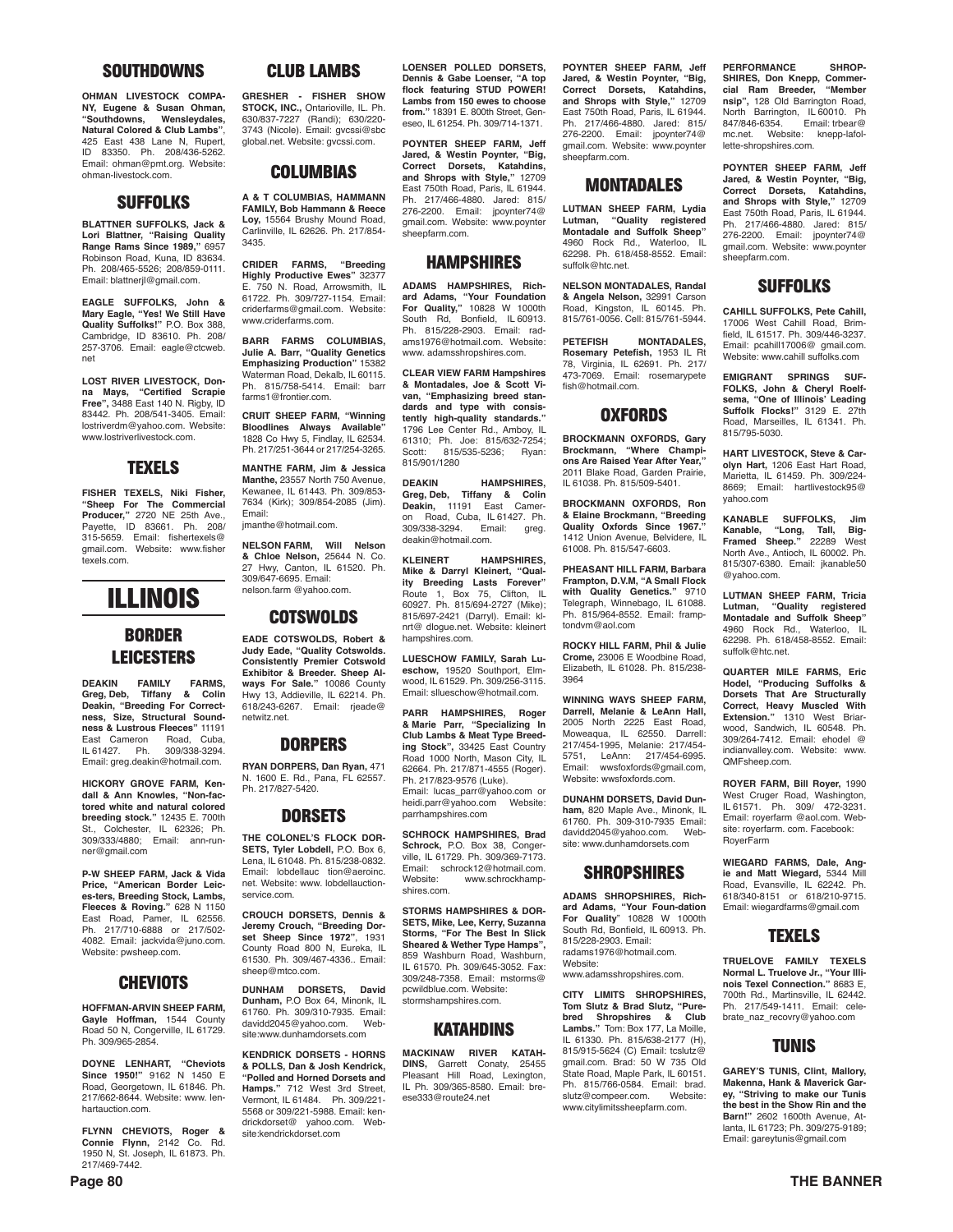**HART LIVESTOCK, Steve & Carolyn Hart,** 1206 East Hart Road, Marietta, IL 61459. Ph. 309/224- 8669; Email: hartlivestock95@ yahoo.com



#### **BOER GOATS**

**ROSE BOER GOATS, Kaitlyn Verhaeghe, "Raising Quality Wether Goats!"** 20059 Michigan Road, Argos, IN 46501. Ph. 574/339-9073. Email: verhaeghe dorsets@aol.com. Website: www. rosemeatgoats.com.

#### **BORDER CHEVIOTS**

**LAWTER CHEVIOTS, William N. Lawter, "Producer Practical, Show Ring Tough."** 3032 West US 36, Bainbridge, IN 46105-9648. PH. 765/592-0513.

**TAYLOR'S Cheviots, John Taylor, "Champion Fleeces In The Heart Of Indiana."** 1241 North State Road 75, Frankfort, IN 46041. Ph. 765/242-9507.

#### **CLUB LAMBS**

**OBSESSION SHOW STOCK, Brett, Kaitlyn & Breelyn Slack, "Offering Dorsets, Dorset Advantage, Southdowns, Hamp-shires and Crossbreds."** 13060 N Meridian Rd, North Manchester, IN 46962. Ph. 574/339-9073.

**VIP CLUB LAMBS, Jerry Flan-ders, DVM,** 16260 Atlantic Road, Noblesville, IN 46060. Ph. 317/508-4730. Email: vipdvm2355 @gmail.com. Website: vipanimalcare.com.

#### **CORRIEDALES**

**MERLAU FARMS,** P.O. Box 406, New Palestine, IN 46163. Ph. 317/861-4250 (home) or 317/861- 4795 (office).

#### **DORPERS**

**PATOKA VALLEY SHEEP, Mark Iunghuhn Family, "Featuring Fullblood Dorpers."** 1138 East 200 North, Princeton, IN 47670. Ph. 812/664-8144. Email: MTiunghuhn@hotmail.com.

**KINKAID DORPERS, Rick Kincaid**, 2766 E US Hwy 40, Lewisville, IN 47352. Ph. 765/524-4133. Email:kincaidfam5@comcast.net

#### **DORSETS**

**McMICHAEL'S 4M DORSETS, Kenneth McMichael, "Influenced by Hurliman, Huntrod, GT and Wolff Genetics"** 2259 West Craig Road, Underwood, IN 47177. Ph. 812/752-4467 or 812/820-1368. Email: kenmcmichael@gmail.com.

**POPE DORSETS, Michael Pope, "Home of 'Icon', the 2014 Reserve National Champion Ram and 'American Legacy', a top '94' son out of 'Miss Congeniality', the 2013 Reserve National Champion Ewe"** 4395 S. 600 E., Greenfield, IN 46140. Ph. 317/966- 3091. Email: popedorsets@aol. com. Website: www.popedorsets. weebly.com.

#### **APRIL/MAY, 2022 Page 81**

#### **HAMPSHIRES**

**VIP CLUB LAMBS, Jerry Flanders, DVM,** 16260 Atlantic Rd, Noblesville,IN 46060. Ph. 317/508- 4730. Email: vipdvm2355 @gmail. com. Website: vipanimalcare.com.

#### **HORNED DORSETS**

**CRILL HORNED DORSETS, Joe & Priscilla Crill,** 4641 East 450 North, Rochester, IN 46975. Ph. 574/223-2994.Email: jpcrill @rtcol. com.

**MCDANIEL HORNED DORSETS, Jeff McDaniel, "Genetics That Work."** 2014 North 900 West, Arlington, IN 46104. Ph. 317/512- 1145 (Cell). Fax: 765/932-4051. Email: macdorset@hotmail.com.

#### **KATAHDINS**

**DYER FAMILY KATAHDINS, John, Judy & Scott Dyer, "Quality Katahdins For Sale!"** 834 Co. Rd. 1250 N, Chrisney, IN 47611. Ph. 812/457-0320. Email: JDKatahdins@reagan.com.

**DAVID & JANE SMITH,** 3985 N 300 W, Earl Park, IN 47942. Ph. 219/474-3216. Email: djsmicol @ ffni.com. Website: www.djsmith katahdins.com.

#### **LINCOLNS**

**RICHERT RANCH, Anita Richert,** 16134 Lincoln Hwy E, New Haven, IN 46774. Ph. 260-2249-4764. Email: anitarichert@yahoo.com. Website: www.richertranch.com

J**EB STEVENS & FAMILY, Jeb Stevens, "Lincolns, Club Lambs, and Maternal Finn x Dorset Composites. Exceptional Recips!"** 2327 W Co Rd 700 N, Osgood, IN 47037. Ph. 812/593- 5745. Email: jeb.stevens@live. com.

#### **OXFORDS**

**AMERICAN OXFORD SHEEP ASSOCITATION, David Trotter, Secretary,** 9305 Zollman Road, Marysville, IN 47141. Ph. 812/256- 3478. Email: secretary@americanoxfords.org

#### **SHROPSHIRES**

**DIRLAM SHROPSHIRES, John Dirlam, "Raising High Quality Shropshires Since 1963!"** 11673 N Bethesda Road, Mooresville, IN 46158. Ph. 317/443-2901. Email: dirlamid@aol.com.

**R&G FARMS, Danny & Cynthia Rogers**, 2435 West McCracken Road, Monrovia, IN 46157. Ph. 317/996-3301. Cell: 317/358-3260. Email: crogers821 @yahoo.com.

**ROCKIN' K LIVESTOCK, The Klotz Family,** 3982 State Road 38, Richmond, IN 47374. Ph. 765/ 960-6737. Email: kevinklotz4@ gmail.com.

**STREET SHROPSHIRES, Mitch Street & Family, "Multi-generational farm raising quality and structurally sound registered Shropshire sheep."** 4753 W. 1400 N., Elwood, IN 46036. Ph. 317/606-5234. Email: streetshropshires@gmail.com Facebook: Street Shropshires.

**VIP CLUB LAMBS, Jerry Flanders, DVM**, 16260 Atlantic Rd, Noblesville, IN 46060. Ph. 317/508- 4730. Email: vipdvm2355 @gmail. com. Website: vipanimalcare.com.

#### **SOUTHDOWNS**

**SINK SOUTHDOWNS, Sheila & Steve Sink,** 11172 E. St. Rd. 38, Kirklin, IN 46050. Ph. 317/758- 0864. Cell: 765/960-5045. Email: sinksouthdowns@gmail.com. Website: sinksouthdowns.com.

#### **SUFFOLKS**

**FIVE STAR "J" FARMS INC., Richard Jones,** 4439 N. 250 W., Patoka, IN 47666. Ph. 812/779- 5210. Cell: 812/480-8546. Fax: 812/385-5077. Email: 5StarJ-Farms@gmail.com.

**HENDERSON SUFFOLKS, Dennis Henderson & Family,** 4928 South State Road 213, Atlanta, IN 46031. Ph. 765/292-2672. Email: henderso@ccrtc.com.

**HURST LEGACY FARM, Carolyn Newton, Jacob & Aiden Beadles,**  3265 E. US Hwy 40, Greencastle, IN 46135. Ph. 765/720-1113 or 765/653-1843. Email: toco4552@ gmail.com.

**RUSSELL SHEEP CO. LLC, Paul & Diane Russell, "Suffolks that impress in the showring and in production."** 3500 E. CR 700 N., Eaton, IN 47338. Ph. 765/749- 0287. Email: russelsheepcollc@ gmail.com. Website: www.russellsheepcompany.com.

**SCHAKEL SUFFOLKS & GREAT PYRENEES, Will & Connie Schakel, "Big Frame Suffolks Since 1974 Protected By Great Pyrenees Since 1980"** 231 West 1200 North, Knightstown, IN 46148. Cell: 317/439-6397. Email: schakel@ embarqmail.com.

**SILVER DOLLAR FARMS, The Thompson's, "Uniformity & Consistency In One Flock."** P.O. Box 334, Lafayette, IN 47905. Tad, Amanda & Isaac: 765/978-0301; Ted & Judy: 765/296-2449. Email: thompson.tad@gmail.com

**SLACK SUFFOLKS, Tom Slack,** 1022 West 1300 North, North Manchester, IN 46962. Ph. 260/982- 8714. Fax: 260/982-1391. Webwww. slacksuffolks.com. Email: luvmysheep@ aol.com.

**SYCAMORE VALLEY SUF-FOLKS, Bill & Sharon Kabel, "Muscle, Mobility and Mothering - Still Look Like Suffolks."** 7724 N. US 27, Ridgeville, IN 47380. Ph. 765/857-2558. Email: lovinghands47380@hotmail.com.

#### **TEXELS**

**THOMAS FARMS, INC., Don and Sandy Thomas, "Quality Breeding Stock & Club Lambs At The State & National Level."** 10506 S 875 E, Walkerton, IN 46574. Ph. 574/586-3778. Email: thomasfarms99@gmail.com

### **IOWA**

#### **BABYDOLLS**

**SCHOELERMAN'S BABYDOLL HOUSE, Adalyn & Maggie Schoelerman,** 3685 140th Avenue, Everly, IA 51338. Ph. 712/834-2621. Jim's Cell: 712/260- 5739. Email: jdscho@ evertek.net. Website: www.sites. google.com/ site/schoelerman babydollhouse/

#### **CORRIEDALES**

**LE-IN Corriedales, Nathan Lein, "Raising sound, productive, and attractive Corriedales for over 50 Years."** 7295 I Ave., Arlington, IA 50606. Phone: 319/415-2574. Email: wimi69@hotmail.com

#### **DORSETS**

**MELENDY DORSETS, Ramona Melendy, "Traditional Dorset Breeding Stock, With Out Of Season Breeding Available."** 23998 Birch Avenue, Dumont, IA 50625.Email: melendydorsets@ yahoo.com.

#### **HAMPSHIRES**

**KARBER & KIDS HAMPSHIRES,** 1049 220th Street, Jefferson, IA 50129. Ph. 515/386-8216.

#### **LINCOLNS**

**LE-IN Lincolns, Nathan , "BRaising sound, productive, and attractive Lincolns for over 35 years."** 7295 I Ave., Arlington, IA 50606. Phone: 319/415-2574. Email: wimi69@hotmail.com

#### **MONTADALES**

**RILEY-RIESBERG MON-TADALES, Bill Riley and Kelly Riesberg, "From the past to the future!"** 2441 390th, Westside, IA 51467. Ph. (Kelly) 515/460-3733 or (Bill) 515/370-1289. Email: lforiley@ iowatelecom.net

#### **POLYPAYS**

**SHADY LAWN FARMS, Kevin & Diane Hermann,** 1850 South Scott Park Road, Eldridge, IA 52748. Ph. 563/285-8926. Kevin: 563/320-4778. Email: shadylawn1 @gmail.com.

#### **SHROPSHIRES**

**RUEBER SHROPS, Carol & Aimee Rueber, "Breeding Stock With The Winning Edge!"** 24632 210th Street, Sumner, IA 50674. Ph. 319/231-7626 or 319/230- 9739. Email: ruebershrops @<br>vahoo.com. Website: www.free yahoo.com. Website: www.free webs.com/ruebershrops.

**SS SHROPS, Jim & Donna Gruenhagen, "Elite Flock in Eastern Iowa on I-80."** 7622 Jersey Ridge Road, Davenport, IA 52807. Ph. 563/355-6730. Email: ssshrops@ gmail.com.

**BEAU GESTE FARMS, Joe Warrick,** 1998 Suffolk Road, Oskaloosa, IA 52577. Ph. 641/660-1103.

**SUFFOLKS**

**FISHER SUFFOLKS, Marv & Marilyn Fisher, "Genetics with Longevity, Productivity & Style."** 14105 Hickman Road, Des Moines, IA 50323. Ph. 515/720- 3550 PH. 515/240-4577. Email: fishersuffolks@msn. com. Website: www.fishersuffolks.com.

**K.C. SUFFOLKS, Kenton M. Capron,** 20537 320 Street, Parkersburg, IA 50665. Ph. 319/ 231-4497. Email: kkccapron@ gmail.com.

**KRAFKA HARKEMA SUFFOLKS, Ed Harkema & Kathy Krafka, "Stylish Suffolk Sheep bred for natural muscling, structure, soundness-correct, complete, consistent Suffolk Sheep-bred for generations of excellence. Iowa State Fair Slick-Shorn Champion for years"** 908 525th Avenue, Montezuma, IA 50171- 4700. Ph. 641/891-4381. Email: truechamp @aol.com. Website: www.krafkasuffolks.com.

**SANDAGE FARMS, Jeff & Connie Sandage,** 1189 200th Street, State Center, IA 50247. Ph. 641/483-2291.

**SCHOELERMAN SUFFOLKS, Jim & Denice Schoelerman,** 3685 140th Avenue, Everly, IA 51338. Ph. 712/834-2621. Jim's Cell: 712/260-5739. Email: jdscho@evertek.net. Website: www. sites.google.com/site/schoelermansuffolks/

**SKARTVEDT SUFFOLKS, Wayne Skartvedt,** 30142 F Avenue, Radcliffe, IA 50230. Ph. 515/893-2315. Website: www. skartvedtsuffolks.com

**UNDERWOOD FARMS, Tom & Della Underwood, "Watch For Us At Midwest Fairs!"** 910 6th, Spirit Lake, IA 51360. Ph. 712/330- 0113.

### **KANSAS**

#### **CLUB LAMBS**

**WALTER FARMS, David & Tara Walter, "Show-quality South-downs and Club Lambs backed by proven genetics."** 27450 West 191st St. Gardner, KS 66030. Ph. 913/669-7632. Email: waltranch@ icloud.com; tnwalter@outlook.com

#### **COLUMBIAS**

**SLOAN ACRES, Tom & Gail Sloan, "Health, production, rates of gain, data on all our sheep."** 772 Hwy 40, Lawrence, KS 66049- 4174; Phone: 785/841-1526; Email: glsloan\_ks@yahoo.com.

#### **SOUTHDOWNS**

**WALTER FARMS, David & Tara Walter, "Show-quality Southdowns and Club Lambs backed by proven genetics."** 27450 West 191st St. Gardner, KS 66030. Ph. 913/669-7632. Email: waltranch@<br>icloud.com: tnwalter@outlook. icloud.com; tnwalter@outlook. com.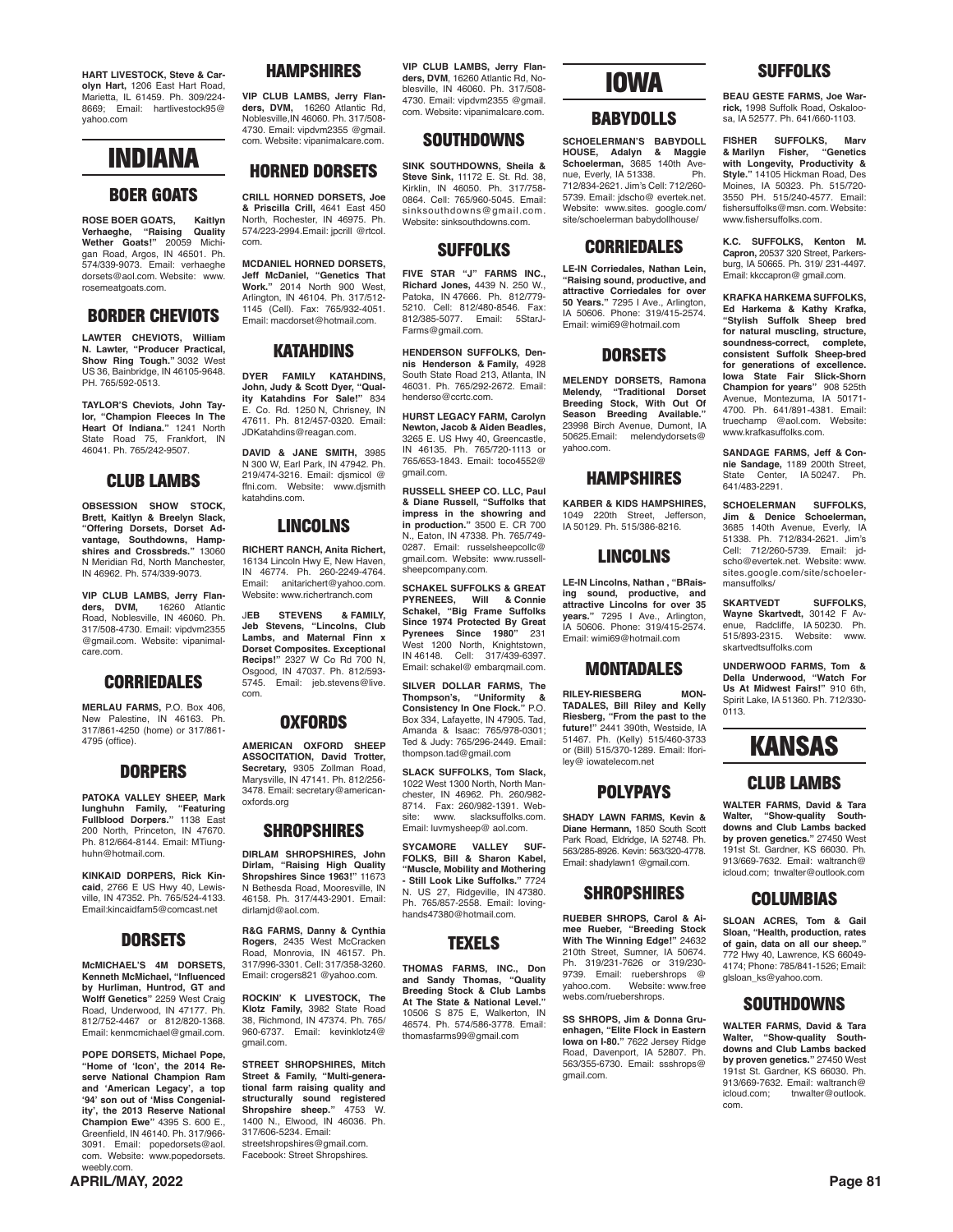### **KENTUCKY**

#### **CLUB LAMBS**

**GOLDIE FAMILY CLUB LAMBS, Susan Goldie, "Quality Club Lambs that are enrolled in the Kentucky Proud Program** 2503 U.S. Hwy 150 W., Stanford, KY 40484. Ph. 740/572-0106. Email: suzq\_00@yahoo.com.

### **MAINE**

#### **HAMPSHIRES**

**BIRCH HILL HAMPSHIRES, Dr. Michael Andrew, "Rate Of Gain, Breed Type, Size & Soundness Since 1968"** 64 Flaggy Meadow Road, Gorham, ME 04038. Ph. 207/318-9248. Email: michael. andrew@unh.edu

#### **HORNED DORSETS**

**CARROLL FAMILY FARM, Christopher Carroll,** 361 Alewive Road, Kennebunk, ME 04043. Ph. 207/317-1040.

### **MARYLAND**

#### **DORPERS**

**WINDY HOLLOW FARMS, Nancy & Gary Keller, "Dorpers & White Dorpers seed stock for sale."** 12404 Simpson's Mill Rd., Keymar, MD 21757; Ph. 301/606-2676 Ph. 240/405-2068; Email: kgwff18@ aol.com

#### **HAMPSHIRES**

**ROBERT DINSMORE, "Club Lambs – Where Meat Matters Most"** 5842 Broad Run Road, Jefferson, MD 21755. Ph. 301/471-5499. Email: dinsmo81@ hotmail.com. Website: www. sheepman.com.

T**AM HAMPSHIRES, Steve & Tyler Majchrzak, "Quality Hampshire Sheep"** 3745 Bradley Road, Federalsburg, MD 21632. Ph. 410/463-5476. Email: steve. hoffmanirrigation@gmail. com.

#### **LINCOLNS**

**DIANE KLINGELHOFER, "White & Natural Colored Breeding Stock"** 4023 Wards Chapel Road, Marriottsville, MD 21104. Phone<br>& Fax: 410/655-7577. Email: & Fax: 410/655-7577. mslincolnsheep@aol.com.

#### **RAMBOUILLETS**

**APPLE HOLLOW SHEEP, "Rambouillets In Black & White"** Ph. 301/854-6266. Email: applehollow-<br>sheen@starnower.net Website: sheep@starpower.net. applehollowsheep.com.

#### **SHROPSHIRES**

**ROBERT DINSMORE, "Club Lambs-Where Meat Matters Most"** 5842 Broad Run Road, Jefferson, MD 21755. Ph. 301/471-5499. Website: www. sheepman.com.

### **MASSACHUSETTS**

#### **BORDER CHEVIOT**

**ORION ACRES, Linda & Fred Schauwecker, "Breeding Top Quality Cheviots & Cotswolds."** 18 Elm Street, Plympton, MA 02367. Ph. 781/585-1639. Email: orionacres@aol.com.

**COTSWOLDS**

**AMERICAN COTSWOLD RE-CORD ASSOCIATION, Linda Schauwecker, Secretary,** 18 Elm Street, Plympton, MA 02367. Ph. 781/585-2026. Email: acrasheep @aol.com. Website: www.cots woldsheep.us.com.

#### **DORPERS**

**LONE STAR DORPER, "Quality Dorper and White Dorper breeding stock & commercial rams",**  751 Boston Post Rd, Weston, MA 02493. Ph. 781/929-5618. Email: Dorper.Sheep@yahoo.com.

#### **SUFFOLKS**

**HUKOWICZ FARM SUFFOLKS, Janet Hukowicz & Andrew Hukowicz,** 35 East Street, Hadley, MA 01035. Ph. (Janet) 413/584-8549 or (Andrew) 413/478-5774. Email: jhukowic@smith.edu.

**STONY FARM SUFFOLKS, Gordon & Barbara MacPhee, "Certified USDA Scrapie-Free Flock."**  428 Salisbury Street, Holden, MA 01520. Ph. 508/829-4556. Fax: 508/829-7578. Email: brmacphee@aol.com



**PINE LANE FARM, Letty Klein, "Classic Fat-Tailed Sheep - Our Only Breed for 30 Years"**, 6881 North Sprinkle Road, Kalamazoo, MI 49004. Ph. 269/381-0980. Email: plfkarakuls@yahoo.com. Website: www.plfkarakuls.com.

#### **ROYAL WHITE®**

**GREENFIELD GRAZING, Emily & Jim Macdonald "ResilientRoyal Whites for Pasture Production",**  16300 Boyle Lake Road, Buchanan,MI 49107. Ph: 269/697-0063. email: greenfieldgrazing@gmail. com. website: greenfieldgrazing.com

### **SUFFOLKS**

**RENN-VUE FARMS, Terry & Joanne Renn, "Home of the Black and Whites - Export Monitored",**  5674 Stein Road, Pigeon, MI 48755-9545. Ph. 989/375-2212. Email: rennvue farms@airadv.net. Website: www.rennvuefarms.com

### **MINNESOTA**

#### **BABYDOLL SOUTHDOWNS**

**RON HENRY, "Triple Registered! BSSBA, OEBR and NABSSAR."**  48479 180th Ave, Zumbrota, MN 55992. Ph. 507/319-0088. Email: 2ronhenry@gmail.com.

#### **CHEVIOTS**

**PINE KNOLL ACRES, Mark & Jo Bernard,** 12236 South West 92nd Avenue, New Richland, MN 56072. Ph. 507/340-2143. Email: mrscheviot@gmail.com.

#### **COLUMBIAS**

**KUEHNE COLUMBIAS & NAT-URAL COLOREDS, Daniel Kuehne,** 16649 Nystrom Avenue, Reading, MN 56165. Ph. 507/372- 7997; 507/360-8179.

**PAMP FARMS LLC, Doug & Melanie Pamp,** 1237 290th Ave., Garvin, MN 56132. Ph: 507/626-<br>0301 815/262-2586 507/626-0301. 815/262-2586. 507/626- 0302 Email: pamp@westtechwb. com

**THIESEN FAMILY COLUMBIAS, Leland C. Thiesen & Sons,** 39737 US Hwy 71, Windom, MN 56101. Ph. 507/831-4906. Email: thiesencolumbias@yahoo.com. Website: http://thiesencolumbias. homestead.com.

#### **DORSETS**

**ARNDT ACRES, RONALD ARNDT FAMILY, Ron & Gail Arndt, "Breeding stock and show sheep for sale."** 11775 Co Rd 50, Norwood, MN 55368. Ph. 952/466-5876. 952/201-5761. Email: parndt83@gmail.com.

**D & J MOSES, Jay Moses, "Dorsets and Southdowns."** 47442 St. Hwy. 22, Kasota, MN 56050. Ph. 507/931-3701. Email: mosesheep11@gmail.com.

**SANFORD'S DORSETS & HAMPSHIRES, Gene & Marci Sanford,** 12593 Canby Avenue, Faribault, MN 55021. Ph. 507/645- 4989. Email: mgsanford99@gmail. com. Website: www.sanfordsheep farm.com

#### **HAMPSHIRES**

**BOBENDRIER BOYS, Tom Bobendrier, "Consistent Quality Genetics,"** 1351 Hwy 75, Pipe-stone, MN 56164. Ph. 507/ 215- 0334. Fax: 507/825-6370. Email: shebob8@gmail.com Web-site: bobendrierhampshires.com

**BOBENDRIER HAMPSHIRES, Chuck Bobendrier, "Home Of The 'Rare Ones'"** 1607 90th Avenue, Pipestone, MN 56164. Ph.<br>507/825-4072 or 507/215-507/825-4072 or 507/ 1710. Email: jcbobendrier@gmail. com. Website: bobendrierhampshires.com.

**PINE LAWN FARMS, Mike, Carrie, Jason & Kyle Caskey Performance Oriented**<br>-shires That Consis-**Hamp-shires That Consistently Win In The Showring"** 1222 171st Street, Holland, MN 56139. Ph. 507/347-3229. Fax: 507/825-6805. Email: mccaskey@woodstocktel.net. Website: www.caskeypinelawnfarms.com.

#### **POLYPAYS REFSHAW RANCH POLYPAYS,**

**Jeremy Refshaw,** 1339 290th St., Waubun, MN 56589. Ph. 218/230- 5383. Email:

refshawranch@yahoo.com

#### **RAMBOUILLETS**

**DEW DROP FARMS, The Baucks, "Home of the Big Bucks - Breeders of Several 2017 NAILE Champions. Columbia, Rambouillet, Corriedale, Natural Colored and Dorset Seedstock For Sale."** 38118 510th Avenue, New York Mills, MN 56567. Darin: 218/639- 8484, Duane: 218/640-7800. Email: dewdrop@lakesplus .com.

#### **SOUTHDOWNS**

**BRINKMAN SHEEP FARM, Jared & Jessica Brinkman, "Breed-ing Stock & Lambs For Sale!"** 29050 County 9 Blvd., Goodhue, MN 55027. Ph. 651/380-2682. Email: jared.r.brinkman@gmail.com

#### **SUFFOLKS**

**ARNDT ACRES, RONALD ARNDT FAMILY, Ron & Gail Arndt, "Breeding stock and show sheep for sale."** 11775 Co Rd 50, Norwood, MN 55368. Ph. 952/466-5876. 952/201-5761. Email: parndt83@gmail.com.

**BENDA SUFFOLKS, Dorothy, Jeff & Matt Benda & Family, "Predictable Performance With Pedigree."** 58512 860th Street, Jackson, MN 56143. Matt Cell: 507/841-2220; Jeff Cell: 507/215- 0353; Dorothy: 507/847-2493. Jeff Email: jkbenda@svtv.com. Matt Email: mbenda17@gmail .com

**CLOOSE FAMILY SUFFOLKS, Jeffrey Cloose, "Home of the 2018 NAILE Res. Jr. Champion Ram!"** 18895 143rd Ave., Barrett, MN 56311. Ph. 320-760-8160. Email: jeffrey.cloose@gmail.com

**DEE VEE M'S FARMS, Dr. Chris Dahlke, "Show quality, production oriented frame Suffolks available at all times of the year."** 17412 435th Street Way, Zumbrota, MN 55992. Ph. 320- 282-7237. Email: dvmsfarms@ gmail.com

**MARLIN R. BERG FAMILY SUF-FOLKS, Marlin Berg,** 641 60th Avenue, Pipestone, MN 56164. Ph. 507/825-3894. Email: mdberg @svtv.com

**MONARCH SUFFOLKS, Greg Cox, "Herd Sire Silver Dollar Ex 2745 & Cliff Hanger KCJ22"** 8845 215th Street, Randall, MN 56475. Ph. 320/232-7653.

**RIVERVIEW LIVESTOCK, Bret & Lorie Oelke Family, "High Qual-ity Breeding Stock For Sale."** 15734 200th Ave, Barrett, MN 56311. Ph. 218/770-2428. Email: boelke@runestone.net.



### **CHEVIOTS**

**GOSPEL TONE FARM, Jimmy L. Sapp,** 9701 E Hwy H, Ashland, MO 65010. Ph. 573/657-4511.

#### **CORMO**

**CORMOR SHEEP & FIBER OF MISSOURI, James Barnard, "Need unrelated Ram for breeding season, buy or trade"** 11420 E. Zaring Rd., Columbia, MO 65202. Ph. 573/696-0017. Email: jamesbarnard@centurytel.net. Website: cormosheepmo.com

#### **CORRIEDALES**

**MILLIGAN CORRIEDALES, Gene, Joyce & Jenny Milligan,**<br>49022 Locust Hill Street Nov-49022 Locust Hill Street, Nov-elty, MO 63460. Ph. 660/ 739- 4050. Email: milligansheep@ hotmail.com.

#### **HAMPSHIRES**

**UPTOWN FARMS, Matt & Kate Lambert, "Hamps, Suffolks, Tunis & Great Pyrenees"** 1105 North Main Street, Brookfield, MO 64628. Ph. 660/541-1480 (Matt); 660/541- 0468 (Kate). Email: uptownsuffolkshamps@hotmail. com. Website: www.uptownfarms. com.

#### **KATAHDINS**

**GREEK FARMS katahdins, Vasilios Mousadakos, "Raising Superior Quality, Forage-Based Registered and Commercial Breeding Stock Katahdins,"** P.O. Box 1233, Rolla, MO 65402. Ph. 573/587-1168. Email: va-<br>prak75@hotmail.com. Website: prak75@hotmail.com. www.greekfarmsmo.com.

**PRAIRIE LANE FARM, Henry & Becky Shultz, "Home of the 2018 National Champion Ram!"** 6219 Audrain Road 125, Centralia, MO 65240. Ph. 573/682-7127 (cell). Email: becky schultz@msn.com. Website: www. prairielanefarm.net.

**TORY CREEK RANCH KATAH-DINS, Roger and Carolyn Smith, "Quality breeding, show and seed stock available, 50 years in the sheep industry."** PO Box 190, Highlandville, MO 65664. Cell. 417/839-8480. Home. 417/443- 3265

#### **LINCOLNS**

**ANDERSON FARMS, Matt & Christie Anderson,** 15884 State Hwy NN, Grant City, MO 64456.<br>Ph. 660-988-3503 (Christie), 209-Ph. 660-988-3503 (Christie), 209- 642-1138 (Matthew). Email: anderson\_farms@hotmail.com Website: andersonfarmsmissouri.com

**WYNCREST LINCOLNS & SOUTHDOWNS, Mindy Gibson & Steve Reid, 10388 Reid Road,<br>Houstonia, MO 65333. Ph.** Houstonia, MO 65333. 660/281-1003 (Mindy's cell); 660/281-0739 (Steve's cell). Email: wyncrest2003@yahoo.com. Website: wyncrestfarms.com.

#### **NATURAL COLOREDS**

**ANDERSON FARMS, Matt & Christie Anderson,** 15884 State Hwy NN, Grant City, MO 64456. Ph. 660-988-3503 (Christie), 209- 642-1138 (Matthew). Email: anderson\_farms@hotmail.com Website: andersonfarmsmissouri.com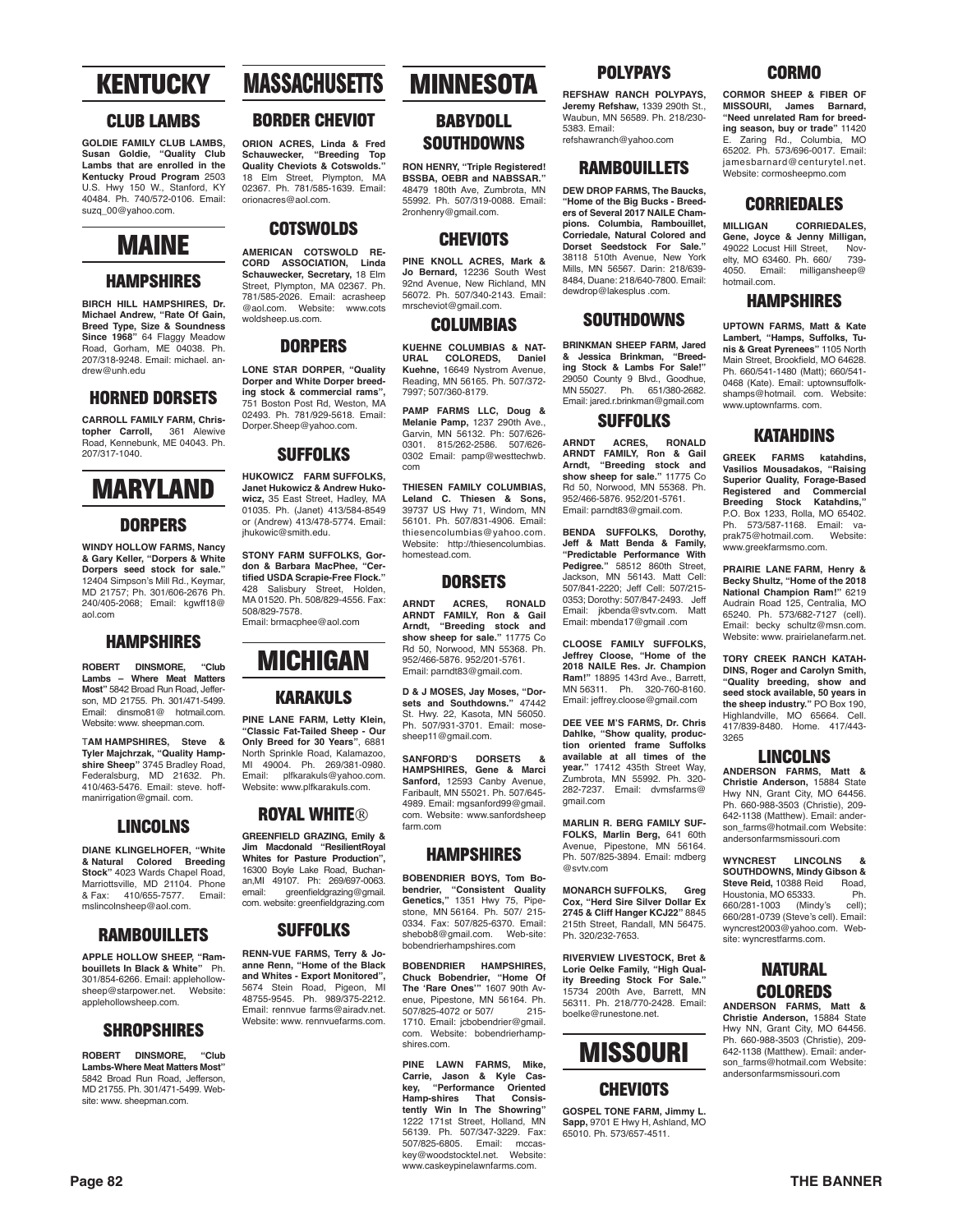#### **OXFORDS**

**REID FAMILY OXFORDS, Steve Reid,** 10388 Reid Road, Houstonia, MO 65333. Ph. 660/ 281-0739 (cell). Email: wyncrest 2003@ yahoo.com. Website: reids familyoxfords.com.

#### **SHROPSHIRES**

**RO-KA-JO, Robert G Johnson Family, "Home of 'Son of Bob' (S.O.B)",** 569 State Hwy DD, Marshfield, MO 65706, Ph. 417/859-4452, Email: rokajo6@ centurytel.net

#### **SUFFOLKS**

**BAUMANN FAMILY FARMS, INC. Jeff Baumann,** 14063 St. Rt. DD, Savannah, MO 64485. Ph. 816/390-4151. Email: jbaumann @ live.com.

**HEGGEMEIER SUFFOLKS, Jim Heggemeier,** P.O. Box 2202, Platte City, MO 64079. Ph. 530/ 218-0701.

**KIMM SUFFOLKS, Bob Kimm, "Annual Production Sale Held Last Saturday of April Each Year - Home of Balanced Genetics - Certified Scrapie Free/NSIP Records."** 1055 County Road 1590, Willow Springs, MO 65793. Cell:<br>319/290-8997. Email: bksuf-319/290-8997. Email: folks@gmail.com. Website: www. breedingsheeppage.com/ kimm.<br>TOM BURKE SUFFOLKS. **TOM BURKE SUFFOLKS,**  RT. 2 Platte City, MO 64079. Ph. 816/853-2697. Email: angushall4@earth link.net.

**WRIGHT'S ROCKY ACRES, Don & Alicia Wright, "Breeding High Quality Suffolk & Hampshire Wether Sires & Club Lambs."** 25250 State Hwy. 413, Galena, MO 65656. Ph. (Don) 417/236-<br>2010, (Alicia) 417/437-7381. 2010, (Alicia) 417/437-7381. Email: wrights rockyacres@hotmail.com. Website: www.wrightsrockyacres.com.



#### **CLUB LAMBS**

**CRAZY H CLUB LAMBS, HAMP-SHIRES & SHROPSHIRES, Jason Heeg, "Sheep That Excel in the Showring, on the Rail and on the Range."** P.O. Box 217, Shepherd, MT 59079. Ph. 406/947- 2093. Cell: 406/855-1478. Email: crazyhclambs@out look.com

#### **COLUMBIAS**

**HART SHEEP COMPANY, Brian & Hailee Hart,** 74 Truly Loop Great Falls, MT 59405. Ph. 309- 224-6396. 406-736-5750. Email: hartsheepcollc@gmail.com

**PRAIRIE iSLAND FARM, Margaret Eller,** Sun River, MT<br>59483. Ph. 406/264-5426. Email: 3ellers@3rivers.net. Website:<br>www. prairieislandellers.weebly. prairieislandellers.weebly. com.

#### **CORRIEDALES**

**PHILLIPPI CORRIEDALES, Renetta Phillippi, "Show-quality Corriedales, rams, ewes, and starter flocks!"** 2421 Hammond Road, Hammond, MT 59332; Ph. 406/925-1352; Email: bigskycorriedale@hotmail.com

#### **NATURAL COLOREDS**

**HART SHEEP COMPANY, Brian & Hailee Hart,** 74 Truly Loop Great Falls, MT 59405. Ph. 309- 224-6396. 406-736-5750. Email: hartsheepcollc@gmail.com

### **NEBRASKA DORSETS**

**PRIDE OF THE PRAIRIE - GER-LACH AEROSTAR LTD, A.C. Gray, "Where The Search For Superiority Never Ceases."** Jim Mueller, 35244 310th Street, Monroe, NE 68647. Ph. 402/246-2661. Jim's cell 402/276-1490.

**NATHAN DORSETS & CLUB LAMBS, Stan, Cindy & Justin Nathan,** Box 177, Hoskins, NE<br>68740. Ph. 402/565-4860. Ph. Stan's cell - 402/369-0582; Justin's cell - 402/369-2876.

#### **HAMPSHIRES**

**KJELDGAARD FARMS, Al Kjeldgaard,** 4400 CR IJ, Teka-mah, NE 68061. Ph. 402/374- 1175. Email: almary@speednet. com.

#### **SUFFOLKS**

**OAK HILL FARM, Pat Hodges Family, "One Of The Midwest's Elite Suffolk Breeding Programs,"** Box 225, Julian, NE 68379. Ph. 402/242-2891.

**STEINMEYER SUFFOLKS, Randy, Robert & Russell Steinmey-er,** 1963 9th Road, Wisner, NE 68791-3515. Ph. 402/529-6159.

#### **TARGHEES**

**CIRCLE M TARGHEES, George Mann, "Small Farm Flock with superb genetics and fleeces, 2019 National Champion Ram"** 37007 Rd. 737, Hayes Center, NE 69032. Ph. 715/533-0249

## **NEVADA**

#### **CLUB LAMBS**

**SILVERADO SHEEP CO., Sherri Blakeslee,** 5855 Rebel Cause Road, Reno, NV 89510. Ph. 775/742-3574. Email: sherriblakeslee@gmail.com.

#### **MERINO & RAMBOUILLET CROSSES**

**RAFTER 7 RANCH, Tom Filbin, Manager, "World Class Merinos, Fine (16 micron) to Medium (22 micron) Ultra-Soft, High Yielding Fleeces. High Lambing Percentage, Range Ready Rams, Developed on Pasture Without Grain as Nature Intended"** 92 East Walker Road, Yerington, NV 89447. Ph. 775/221-3206 or 775/463-2371.

#### **NATURAL COLOREDS**

**MCDANIEL RANCH, Larry & Dixie McDaniel,** 2865 Topaz Lane, Fallon, NV 89406. Ph. 317/294- 1638. Email: mcdanielsfeedbarn @gmail.com.

#### **SUFFOLKS**

**RUBY MOUNTAIN SHEEP COM-PANY, Cynthia Huckins,** HC 36 Box 33, Spring Creek, NV 89815. Ph. 775/753-8327. Email: rubymt sheepco@yahoo.com. Website: www.rubymountainsheepco.com.

### **NEW HAMPSHIRE NATURAL COLORED**

**LIBERTY HALL FARM, Timothy Walker, "White and Natural Colored Romneys and Romney x Merinos."** 62 Bennett Road, Durham, NH 03824. Ph. 603/659- 7226. Email: theresawalker@ comcast.net, Website: www.great baywoolworks.com.

#### **ROMNEYS**

**LIBERTY HALL FARM, Timothy Walker, "White and Natural Colored Romneys and Romney x Merinos."** 62 Bennett Road, Durham, NH 03824. Ph. 603/659- 7226. Email: theresawalker@ comcast.net, Website: www.great baywoolworks.com

**SMILING SHEEP FARM, Hilary, Wes, Cooper & Ellora Chapin, "Romneys That Will Make You Smile!"** 123 Hare Road, Milton, NH 03851. Ph. 603/767-8826. Email: hwchapin@hotmail.com. Website: www.smilingsheepfarm .com.

**WINDING WICKS FARM, The DiTaranto/Hromis "Breeders of the Supreme Champion Ewe 2021 NAILE Jr Show."** 275 Bear Hill Road, Chichester, NH 03258. Ph. 603/219- 6043. Email: windingwicksandwool@gmail.com.

#### **SOUTHDOWNS**

**LEGACY SOUTHDOWNS, Heather & Andrew Howe, "Continually Striving to Improve - A Small But True Flock,"** 255 New Boston Road, Candia, NH 03034. Ph. 603/483-5909.

#### **TUNIS**

**BESTUNIS, Jozi Best,** 205 Hedgehog Hill Road, Unity, Newport, NH 03773. Ph. 603/304-9152.

**DEBBY ROBIE, 337 Plain Road, Bath, NH** 03740. Ph. 603/747- Email: wehunt4@myfairpoint.net.

### **NEW JERSEY**

#### **ROMNEYS**

**LITTLE HOOVES, Kenneth & Charlene Carlisle, "White & Natural Colored Romneys - Solid Sheep With Solid Pedigrees"** 510 Centerton Road, Moorestown, NJ 08057. Ph. 856/866-1747. Cell: 609/760-0399. Email: c.carlisle@ little hoovesromneys.com. Web-<br>site: www.littlehoovesromneys. www.littlehoovesromneys. com

#### **SUFFOLKS**

**MT. SALEM SUFFOLKS, John Peck & Taylor Peck, "Sturdy & Easy Keeping Suffolks with Outstanding Breed Character"** 680 County Road 579, Pittstown, NJ 08867. Ph. 908/581-9898. Email: mtsalemsuffolks@ yahoo.com.

## **NEW YORK**

#### **CHEVIOTS**

**PINE GROVE FARM, J. Todd Armstrong, "Quality Breeding Stock For Sale At All Times."** 1738 CR 31, Lisbon, NY 13658. Ph. 315/323-2462. Email: darmstrong654@hotmail.com.

#### **COTSWOLDS**

**SK COTSWOLDS, Samuel Krup-penbacher, ˆ"Raising top-quality purebred Cotswolds to meet every need."** 138 Crane St., Charlton, NY 12302. Ph: 518/399-7034. Email: stoneymeadowsfarm@ verizon.net

#### **DORPERS**

**TWO ROCK RANCH, Emily Vincent, "Champion White Dorpers with top genetics and electronically-proven weight gain data ready to improve any flock! Excellent maternal instincts and health. Flock 54 enrolled."** 78 Turner Rd., Berne, NY 12023; Ph. 707/364-547; Email: tworockranch@gmail.com

#### **DORSETS**

**DOWN VALLEY FARM, W. Keith Stumbo & Family, "Breeders of Quality Dorsets, Columbias & Southdowns"** Box 121, Honeoye, NY 14471. Ph. 585/367-2775.

#### **HAMPSHIRES**

**PINCKNEY SHEEP FARMS LLC, David A. Pinckney Sr. & Neal J. Starrett, "Breeding Registered Hampshire Sheep Since 1948. A Heritage Award for over 60 years with the AHSA. Also award winning Rambouillet sheep."** 6780 State Route 90 N, Cayuga, NY 13034. Ph. 315/406-8949.

**SUNNY HILL FARM, Kron Family, "Registered Hamp-shires, Cheviots, Southdowns, Border Leicesters & Wether Sheep"** 1036 Townline Road, Alden, NY 14004. Ph. 716/725-5237. Email: ktsunnyhillfarm@ aol.com.

#### **MERINOS**

**SHAMROCK FARMS, Dan Fitz-Patrick & Family, "Merinos, & Shropshires,"** 8408 Carney Hollow Road, Wayland, NY 14572. Ph. 585/669-2179. Cell: 585/721-3038. Email: www.fitzfence@ aol.com.

#### **OXFORDS**

**REISDORF OXFORDS, Jessica Reisdorf, "Registered Oxford lambs and breeding stock for sale at the farm."** 11030 Alexander Road, Attica, NY 14011. Ph. 585/297-7063. Email: jessica.reisdorf@gmail.com. Website: www. reisdorfoxfords. webs.com.

#### **ROMNEYS**

**ANCHORAGE FARM, Graeme Stewart, Manager, "White & Natural Colored Romneys"**, 8 Mynderse Street, Saugerties, NY 12477. Ph. 845/246-7685.

#### **SOUTHDOWNS**

**SWEET PEA FARM, Michelle Stephens, "Your north east source for quality Southdowns"** 33761 Lamb Road, Carthage, NY 13619. Ph. 315/489-3697. Email: sweetpeafarmny@ yahoo.com. Website:

www.sweetpeafarmny.com

#### **SUFFOLKS**

**FEASLEY'S S & L FARM, "Breed's Suffolk & Tunis, RR NN Makes It Right"** 10683 Crump Road, Holland, NY 14080. Ph. 716/537-3082. Fax: 716/537-3082. Email: slfarm123@aol.com.

**MIL-SID FARM, Josh Miller, "2022 Lambs sired by "Trip-Bute" 2012 National Champion**  and "Problem?Solved" **2019 Natioanl Champion Ram.** 331 Knox Road, Schoharie, NY 12157. Ph. 518/231-8113. Fax: 518/295-7889. Email: millers@ midtel.net. Website: mil-sidfarm. weebly.com.



**FRIESZ LIVESTOCK, Joana, Duane, Taylor & Thomas Friesz, & Jamie Friesz** P.O. Box 67, New Salem, ND 58563; Home: 701/843-8750. Cell: 701/400-8744; Email: joana@northlandinsuranceagency.com; Website: www.frieszlivestock.com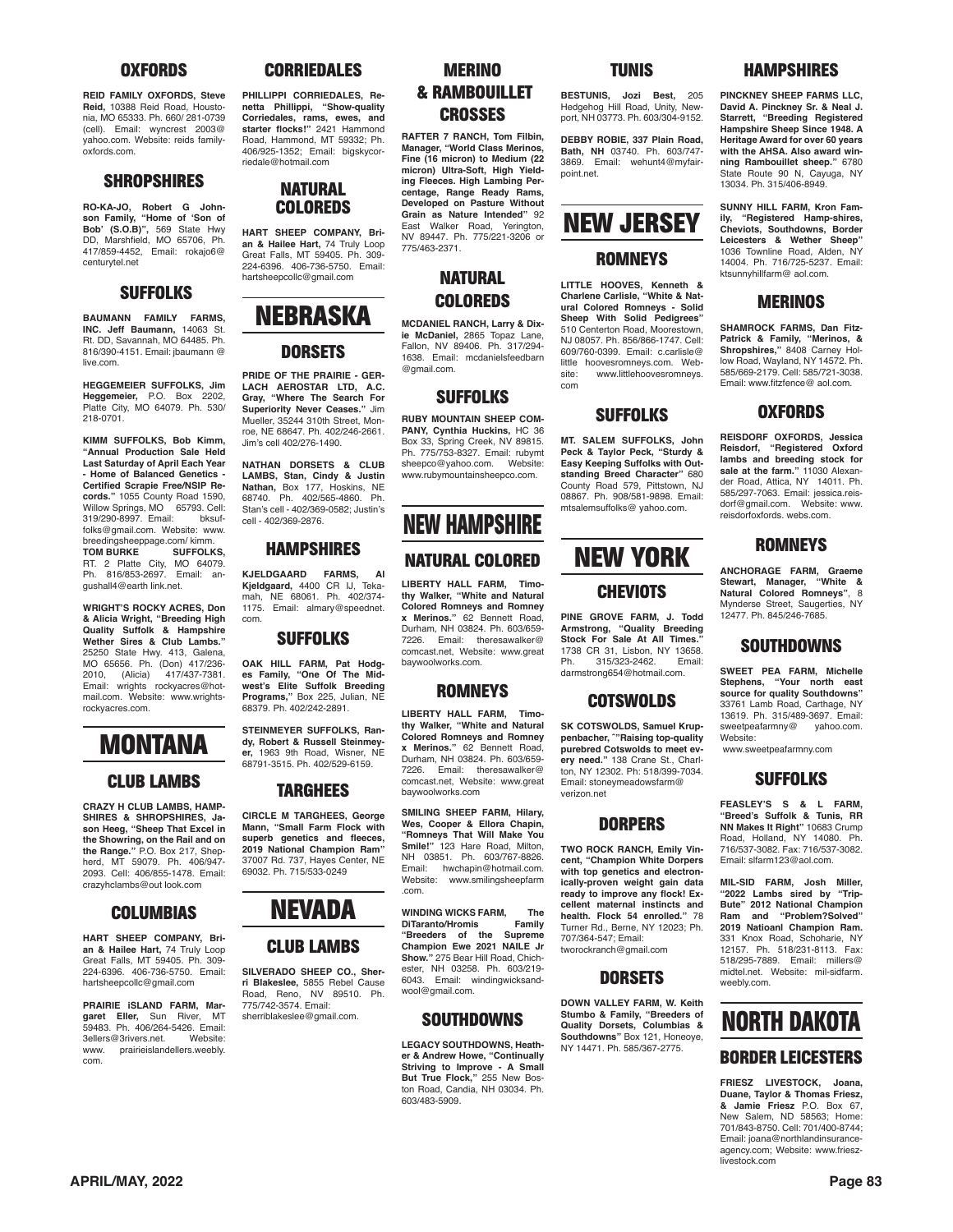#### **CHEVIOTS**

**SCOTT BREDAHL,** 6273 57th St. NW, berthold, ND 58718. Ph. 791/453-3357

#### **COLUMBIAS**

**BREDAHL COLUMBIAS, Scott Bredahl,** 6273 57th St. NW, berthold, ND 58718. Ph. 791/453-3357

#### **CORRIEDALES**

**FRIESZ LIVESTOCK, Joana, Duane, Taylor & Thomas Friesz, & Jamie Friesz** P.O. Box 67, New Salem, ND 58563; Home: 701/843-8750. Cell: 701/400-8744; Email: joana@

northlandinsuranceagency.com; Website: www.frieszlivestock.com

#### **HAMPSHIRES**

**JAMES VALLEY STOCK FARM, Nathan & Kimberly Robbins, "Committed to Providing Quality Seedstock that Work for Commercial & Purebred Flocks for 20+ Years,"** 7377 County Road 60, Lamoure, ND 58458. Ph. 701/883-4212. Fax: 701/883-5035.<br>Email: iamesyalleystockfarm@ jamesvalleystockfarm@ hotmail.com.

#### **LINCOLNS**

**FRIESZ LIVESTOCK, Joana, Duane, Taylor & Thomas Friesz, & Jamie Friesz** P.O. Box 67, New Salem, ND 58563; Home: 701/843-8750. Cell: 701/400-8744; Email: joana@

northlandinsuranceagency.com; Website: www.frieszlivestock.com

#### **SUFFOLKS**

**DIAMOND LANE SUFFOLK, Connie Scott,** P.O. Box 355, Hebron, ND 58638; Ph. 701/527- 5260; 406/396-2123; Email: rindyrandy@hotmail.com; Facebook: Rindy Farms<br>WOLFF'S SUFFOLKS Ron

**WOLFF'S SUFFOLKS, Ron Wolff, "Raising 'The Breed In The Lead' For Over 30 Years"** 10903 96th Street SE, Oakes, ND 58474. Ph. 701/783-4513. Cell: 701/710-0129. Email: sheep4u@ drtel.net. Website: www.wolffssuffolks.com.

### **OHIO**

#### **CHEVIOTS**

**HUNTER CHEVIOTS, Robert & Josh Hunter, "Breeding Chevi-ots With Breed Character"** 7588 Stemen Road, Pickerington, OH 43147. Ph. 614/483-3202. Email: rpkjhunter@msn.com.

#### **COLUMBIAS**

**WALNUT CREEK YACHT CLUB, Thomas & Sonja Conner, "For years, our fleeces have won championship honors at the national shows. Our genetics can offer you these same championship qualities!"** 15846 Cromley Road, Ashville, OH 43103. Ph. 614/332-2223. Email: tommyc31@ yahoo.com.

#### **CLUB LAMBS**

**BANBAUER CLUB LAMBS. Bruce & Peg Banbauer,** 10551 Kettlersville RD, New Knoxville, OH 45871; Phone: 937/538-0882

#### **CORRIEDALES**

**KIN BROS. CORRIEDALES,** 12831 Twp Hwy 87, Forest, OH 45843. Ph. 419/674-3346.

#### **COTSWOLDS**

**CHAOTIC FARM, Alison Ungar "Where Raising Premium Wool is our Prized Production!",** Medina, OH 44256; Ph. 330/722-6397;<br>email: alisonungar@gmail.com alisonungar@gmail.com; Website: chaoticfarm.com

#### **DORPERS**

**RIVERWOOD FARMS, "Dorpers and White Dorpers."** 1000 West Powell Road, Powell, OH 43065. Ph. 614/885-6268, 937/246-4477 (evenings) Fax: 614/885-2851. Email: Riverwood\_Farms@msn. com. Website: www.riverwoodfarms.com.

#### **DORSETS**

**AMPLE AMITY FARMS, Brien Lansing & Steve Gephart,** 8495 Hemple Road, Dayton, OH 45417. Ph. 937/835-5022 or 937/329- 0484. Email: ampleamityfarms @ aol.com.

**SHADY HILL FARMS LTD., Benjamin Calkins, manager. "Breeding productive, predictable, and profitable Polled Dorsets with integrity since 1964."** 11497 Music Street, Newbury, OH 44065 Ph. 440/796-4592. Website: shadyhillfarmsltd.com.

#### **FINNSHEEP**

**FALLING TREE RANCH, Walter R. Threlfall, DVM, "White only. Raising Finns for 44 years. Finn/ Texel crosses available."** Powell, OH 43065. Ph. 614/581-6602. Email: WRTDVM@gmail.com.

#### **HORNED DORSETS**

**ROOT HORNED DORSETS, Kim Root & Family,** 3647 Havensport Road, Carroll, OH 43112. Ph. 740/756-4125. Cell: 614/843-8453. Email: kroot53@yahoo.com.

### **KATAHDINS**

**GEORGE BROTHERS KATAH-DINS, Steve & Joyce George,** 433 S. Butternut St., Deshler OH 43516; Steve: 419/306-1144; Joyce: 618/965-3641; Email: bordercollie@customstockdogs.com

**RIVIERA, Mike & Leslie Nelsh, "Quality Seed Stock, DNA Tested, Forage Based."** 2834 Kennard-Kingscreek Road, Cable, OH 43009. Ph. 937/471-5682. Email: rivkatahdins@gmail.com Website: www.rivierafarm.com.

#### **LINCOLNS**

**CHAOTIC FARM, Alison Ungar "Where Raising Premium Wool is our Prized Production!",** Medina, OH 44256; Ph. 330/722-6397; email: alisonungar@gmail.com; Website: chaoticfarm.com

**SANDO LINCOLNS, Robert Sando, "Quality Lincolns With Award Winning Fleeces."** 4204 Hursch Road, Arcanum, OH 45304. Ph. 937-459-8224. Email: sandolincolns@hotmail.com.

#### **MERINOS**

**CHAOTIC FARM, Alison Ungar "Where Raising Premium Wool is our Prized Production!",** Medina, OH 44256; Ph. 330/722-6397; email: alisonungar@gmail.com; Website: chaoticfarm.com

**KENRICK SMITH & FAMILY, Chris Smith,** 1593 State Route 89, Jeromesville, OH 44840. Ph. 419/685-1711.

**MEGAN'S MERINOS, Megan Inbody,** P.O. Box 157, Bluffton, OH 45817. Ph. 419/348-5288. Email: inbody6@yahoo.com.

**SCHROEDER FAMILY FARMS, Amy** Schroeder,<br>Fine Wool Fleeces **Wool Fleeces For Handspinning,"** 7744 State Route 613, McComb, OH 45858. Ph. 419/ 957-5828. Email: alschroeder @frontier.com.

#### **MONTADALES**

**LITTLE REST FARM, The Blair Family,** 105 St. Rt. 56 SW, Lon-don, OH 43140. Ph. 740/852-3148.

#### Email: mblair2@hotmail.com. **NATURAL COLORED**

**BEL-MAR FARM, Mark & Debi Bell & Family, "Contact us for Show Quality Natural Coloreds. We've shown 8 Champions or Reserves and 6 Supreme or Reserve Supremes at the NAILE in our first 4 years. Also breeders of Quality Polled Dorsets."** 4809 Casstown Clark Rd. Casstown, OH 45312. Ph. 937/339-6230.<br>937/216-2331. Email: belmar-937/216-2331. farm@frontier.com

**MOENTER HOMESTEAD, Mike Moenter, "Offering high quality breeding and show stock. Of-fering Natural Colores, Cheviots, Columbias and Babydoll Southdowns."** 4721 Devils Hole Rd, Pemberville, OH 43450. Ph. 419/261-9555. Email: michael. moenter@gmail.com

**WOLF BROTHERS, Alex Wolf, "Continuing The Legacy Of Quail Creek Ranch & Southwest Sheep Company!"** 9561 Twp Hwy 29, Upper Sandusky, OH 43351. Email: am07wolf@yahoo.com. Website: www.wolfbrothersfarm. webs.com.

#### **OXFORDS**

**MESSENGER FARM, Paul & Ellen Messenger, "Breeding show-quality Oxfords for over 50 years,"** 4220 Roberts Rd., Caledonia, OH 43314; Ph. 740/272-6014; email: messengerfarm@nktelco.net

**THOMA STOCK FARM, Gerald & Vicki Thoma, "Still Breeding Show Type Oxfords"** 28468 S.R. 172, Kensington, OH 44427. Ph. 330/223-1848.

#### **RAMBOUILLETS**

**AVONDALE FARM, Joslin Family,** 20020 Rt. 47 East, Maplewood, OH 45340. Ph. 937/492-6601. Email: woody@ wrjoslin.com.

**INBODY BROTHERS, "Rambouillets, Columbias & Dorpers"** P.O. Box 157, Bluffton, OH 45817. Ph. 419/348-5288. Email: inbody6@ yahoo.com.

**KIRKPATRICK RAMBOUILLETS, Doug Kirkpatrick,** 1276 CR 1475, Ashland, OH 44805. Cell: 419/ 651- 4074. Email: kirkewes@ yahoo.com.

#### **ROMNEYS**

**LITTLE REST FARM, The Blair Family,** 105 St. Rt. 56 SW, London, OH 43140. Ph. 740/852-3148. Email: mblair2@hotmail.com.

#### **SHROPSHIRES**

**BWB FARMS, INC., Rick Whiting,** 1779 Greene RD, Martinsville, OH 45146. 937/685-2603. bwbfarmsing@frontier.com

**MCCABE SHROPSHIRES, Mark & Marilyn McCabe, "A Small But Select Shropshire Flock With An Emphasis On Breed Character, Productivity & Muscle Quality,"**  5156 Nickelson Rd, Prospect, OH 43342. Ph. 740/360-1103. Email: mamccabe51@hotmail.com. Facebook: McCabe's Shropshires & Llama.

**SCHOOLHOUSE SHROP-SHIRES, LTD., Jim & Denise Percival, "Raising Purebred Shropshires WIth Great Breed Type, Quality & Size Since 1969."** 961 Hoop Road, Xenia, OH 45385. Ph. 937/3-SHEEP-1. Fax: 937/374- 3371. Email: schoolhousshrops@ aol.com. Website: www.school houseshropshires.com

#### **SUFFOLKS**

**ALVAREZ FAMILY SUFFOLKS, Rick Alvarez, "Big. Bold. Productive. Using AI To Keep The Best Genetics Of The Past, Shaping Our Future."** 17395 Moore Rd., Marysville, OH 43040. Ph. 937/ 243-0088. Email: af. suffolks@gmail.com.

**APPLETON ACRES STOCK FARM, William Jacks, "In The Show Ring - On Pasture - Or The Feed Lot - Our Suffolks Work"**  10428 Appleton Road, Johnstown, OH 43031. Ph. 740/967-8534. Fax: 740/967-8534. Email: jacks billsue57@yahoo.com.

**BONNELL'S SUFFOLKS, Ken & Bonnie Bonnell, "Certified Scrapie Free Flock."** 14071 State Route 347, Marysville, OH 43040. Ph. 937/644-2674. Email: bonnells .suffolks@gmail.com.

**BUNKER HILL FARM, William & Susan Shultz, "Certified Scra-pie Free, NSIP"** 3378 County Road 21, De Graff, OH 43318. Ph. 937/585-6626. Email: bunkerhill farm@gmail.com.

**GEORGE BROTHERS KATAH-DINS, Steve & Joyce George,** 433 S. Butternut St., Deshler, OH 43516; Steve: 419/306-1144; Joyce: 618/965-3641; Email: bordercollie@customstockdogs.com

**KNAPKE SUFFOLKS, Steve Knapke, "2010 Junior Champion Ewe at NAILE, Res. Champion Slick Ewe at NAILE – Large Frame With Large Bone"** 5188 US 33, Rockford, OH 45882. Ph. 419/363-3510. Email: knapkes@ helenachemical.com.

**DR. TIM MATLOCK,** 18574 Fox Road, Hiram, OH 44234. Ph. 330/608-6583 or 440/834-1323. Email: tmmatlocksuffolks@regan. com

**"R" LANE ACRES, Ryan, Arnelle & Rustin Adam,** 3438 Monmouth Road, Convoy, OH 45832. Ph. 419/203-7193.

**WIFORD SUFFOLKS, Sam & Pat Wiford, "Certified Scrapie Free"**  19485 Santa Fe-New Knoxville Road, Wapakoneta, OH 45895- 8706. Ph. 937/596-5229. Fax: 937/596-5229. Email: sampat@ watchtv.net. Website: www.wiford suffolks.com.

#### **TEXELS**

**FALLING TREE RANCH, Walter R. Threlfall, DVM, "Raising Texels for 24 years. Texel/Finn**  crosses available." OH 43065. Ph. 614/581-6602. Email: WRTDVM@gmail.com.

**JRP TEXELS, Jim Pullins, "Top Qualty Texel Breeding Stock"** 520 S Parkview Rd. Mechanicsburg, OH 43044. Ph. 937-477-9861. Email jim. pullins@yahoo.com

#### **TUNIS**

**Bruns Tunis, John E. Bruns, "Home Of Many Champions,"** 7808 State Route 119, Maria Stein, OH 45860. Ph. 419/925-4712.

**DARLING TUNIS FARM, Louise Dunham, "Production Or Show – Tunis To Fit Your Needs!"** 9048 CR 153, East Liberty, OH 43319. Email: tunis@ bright.net.

**MJM FAMILY FARM, Matt, Jennifer, Mattilyn, Jacoby, Makenzie, & Macie Maag, "Sheep that will measure up to your expectations!"** 13757 Road 12, Ottawa, OH 45875. Ph. 419/538-6535 or 419/303-6059. Email: matchesmaag@yahoo.com.

**RIVERWOOD FARMS,** 1000 West Powell Road, Powell, OH 43065. Ph. 614/885-6268, 937/246-4477 (evenings) Fax: 614/885-2851. Email: Riverwood\_Farms@ msn. com. Website: www.riverwood farms.com.

### **OKLAHOMA**

#### **CLUB LAMBS**

**5 STAR RANCH, Randy Ritthaler, "Quality Club Lambs and registered Dorper and White Dorper breeding stock at a reasonable price. Buy your next winners from us!"** 24800 CR 200, Stillwater, OK 74075. Ph. 580/336-5066.

**HOWARD SOUTHDOWNS, Brandon and Emily Howard, "Headquarters for Hindquarters ...With Style."** 1071 East Co Rd 64, Mulhall, OK 73063. Ph. 405/564-3893. Email: howard southdowns@yahoo.com. Web-site: howardsouthdowns.com.

#### **DORPERS**

**5 STAR RANCH, Randy Ritthaler, "Quality Club Lambs and registered Dorper and White Dorper breeding stock at a reasonable price. Buy your next winners from us!"** 24800 CR 200, Stillwater, OK 74075. Ph. 580/336-5066.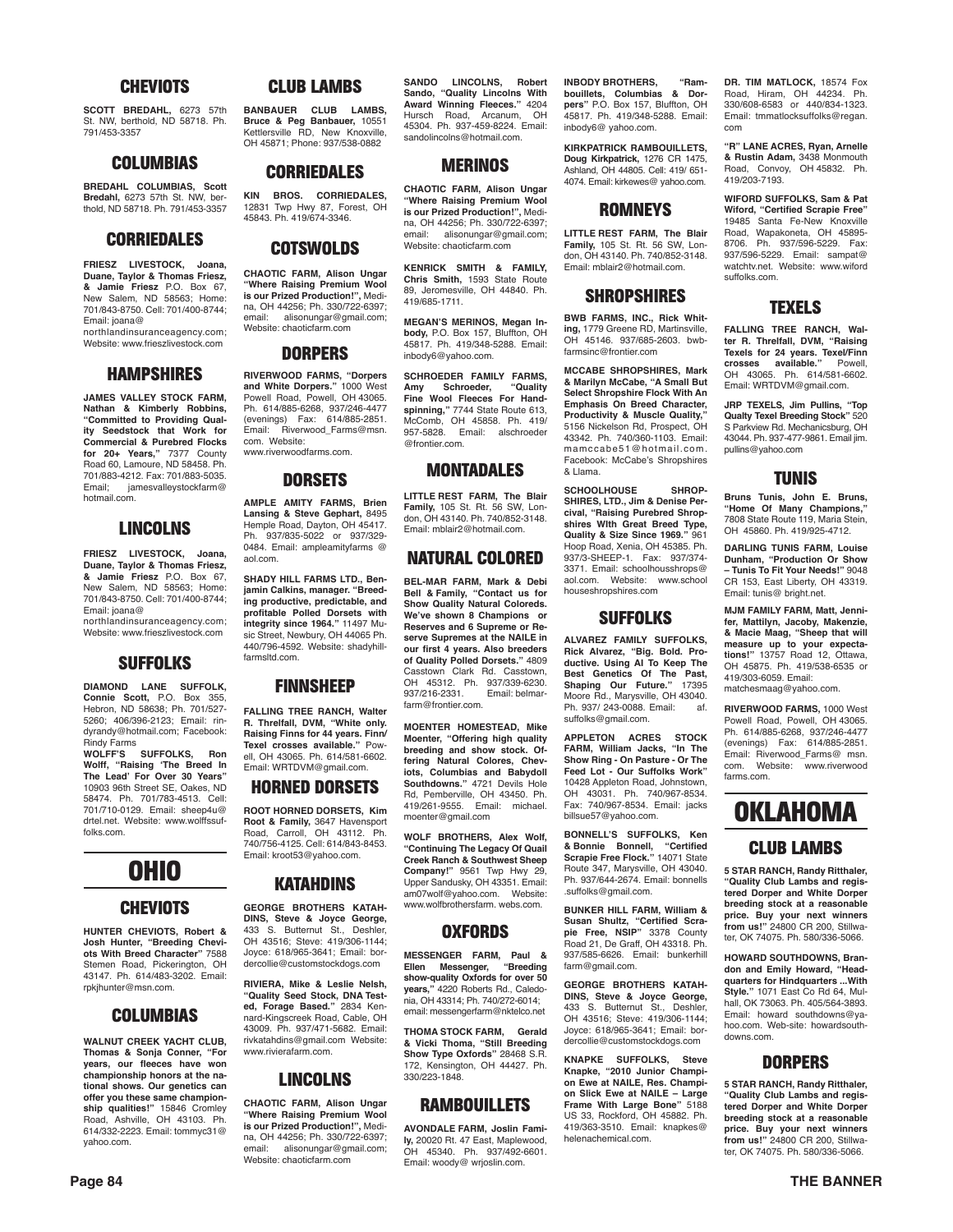#### **SOUTHDOWNS**

**HOWARD SOUTHDOWNS, Brandon and Emily Howard, "Headquarters for Hindquarters ...With <br>Style."** 1071 East Co Rd 64. **Style."** 1071 East Co Rd 64,<br>Mulhall, OK 73063. Ph. Mulhall, OK 73063. Ph.<br>405/564-3893. Email: howard 405/564-3893. Email: howard southdowns@yahoo.com. Website: howardsouthdowns.com.

**MCCUISTIAN SOUTHDOWNS, Roger McCuistian "Southdown breeding stock for sale. Bloodlines include J.J. Maddox and Herrig."** 22077 S 4150 Road, Claremore, OK 74019. Ph. 918/636- 3695, 918/636-3695. Email: rmccuistian@yahoo.com

**RED DIRT DOWNS, Peggy Dey, "We Produce Hardy Seed Stock And Showring Quality Southdowns."** Warner, OK. Ph. 609/954-4914. Email: reddirt downs@gmail.com

#### **SUFFOLKS**

**SWINGIN' T RANCH, Mike, Jenni, Mikey & Brooklyn Torrone,** 36308 S. 4420 Road, Big Cabin, OK 74332. Ph. (Home) 918/284- 5255 or (Cell) 918/704-0737. Email: swingintranch@ gmail.com.

### **OREGON**

#### **BLUEFACED LEICESTERS**

**BROKEN CROOK FARM, Kelly Ware, "Outstanding Genetics / Hardy / Fine-Fleece."** 7060 Goodrich Highway, Oakland, OR 97462. Ph. 702/275-0575; Fax: 208/575-0096. Email: Kelly@ brokencrookfarm.com. brokencrookfarm.com.

#### **BORDER LEICESTERS**

**BISCHOF FARMS, Don Bischof, "One of the West's Top Flocks"**  11495 SW Tooze Road, Wilsonville, OR 97070. Ph. 503/806-7536.

**BROKEN CROOK FARM, Kelly Ware, "Outstanding Genetics / Hardy / Fine-Fleece."** 7060 Goodrich Highway, Oakland, OR 97462. Ph. 702/275-0575; Fax: 208/575-0096. Email: Kelly@<br>brokencrookfarm.com. Website: brokencrookfarm.com. brokencrookfarm.com.

**SUDAN FARM, Dan & Susie Wilson, "Closed Flock, OPP Neg, Export Certified,"** 32285 S Kropf Road, Canby, OR 97013. Ph. 503/651-LAMB(5262). Email: susdan@web-ster.com. www.sudanfarm.com.

#### **CHEVIOTS**

**PENNY DODDS, "Breeding Cheviots with Beautiful Breed Characteristics, Sound Struc-ture & Correct Frame,"** 8432 Azalea Glen Road, Glendale, OR 97442. Ph. Home: 541/832-3380; Cell: 541/660-5665. Fax: 541/832-3375. Email: cheviots101 @earthlink.net.

#### **CROSSBREDS/ HAMPS**

**HULL CLUB LAMBS, Justin Hull,**  12444 SW Green Drive, Culver, OR 97734. Ph. 541/419-3021. Email: jhull21@hotmail.com.

#### **DORPERS**

**BRANDWEIN DORPER, Jeri Geblin,** 9801 NE 13th Ave, Suite C, Portland, OR 97211. Ph. 805/ 256-5599. Email: cooleyedbabe @ gmail.com. Website: www. brandweinmeadows.com.

#### **DORSETS**

**DEJORIA FARMS, John Paul II, Kathleen, Sonny, Johanna Yvonne & Katie Mae DeJoria, "Specializing in Traditional Horned Dorsets,"** Ph. 503/756- 161164 Borocco, 111. 666766<br>8080 or 503/752-2243. Email: patrona1234@yahoo.com. Us On Facebook: DeJoria Farms.

### **HAMPSHIRES**

**HARMS HAMPS, Mike & Dixie, Kelly, Scott, Luke & Ellie Harms, "Long Time PNW Hampshire Breeder,"** 26200 S. Harms Road, Canby, OR 97013. Ph. 503/266- 3677. Email: kellyharms@ canby. com.

#### **HORNED DORSETS**

**NICHOLS HORNED DORSETS, Karen Nichols,** P.O. Box 231, Lebanon, OR 97355. Ph. 541/990-0577.

**SILVER CREEK LAMBSCAPES, Maria M. Rooney, "White & Natural Colored Registered Romneys – Dedicated To The Art Of Genetic Excellence – Proven Performers in the Ring & on the Rye Grass."** 6731 Torvend Road NE, Silverton, OR 97381. Ph. 503/480-9455. Email: kendalls @ frontier.com

#### **LINCOLNS**

**KRISTI SHEEP FARM, Kris & Hannah Jones,** 246 North East Prineville, 97754. Ph. 541/416-1461. Cell: 541/280-4175. Email: ktjones@ crestviewcable.com.

#### **NATURAL COLORED**

**KRISTI SHEEP FARM, Dr. Taylor & Kris Jones,** 246 North East McKay Drive, Prineville, OR 97754. Ph. 541/416-1461. Cell: 541/280-4175. Email: ktjones@ crestviewcable.com.

#### **ROMNEYS**

**AMERICAN ROMNEY BREED-ERS ASSOCIATION, "Registry For White & Natural Colored Romney Sheep,"** 58221 Lee Valley Road, Coquille, OR 97423. Ph. 541/572-3094. Email: secre tary@ americanromney.org. Web-site: www.americanromney.org.

#### **SHROPSHIRE**

**PALLIN FAMILY FARMS, Jill Pallin & Michaela Ernest, "Home of the 2021 Grand Champion Shropshire Ram, Oregon State Fair, Come see his lambs!"** 82023 Lost Creek Rd., Dexter, OR 97431; Phone: 541/852-9128; Email: jill.pallin@yahoo.com

#### **SOUTHDOWN**

**PALLIN FAMILY FARMS, Jill Pallin & Michaela Ernest, "Breeding correct Southdowns with meat in the seat of their pants!"** 82023 Lost Creek Rd., Dexter, OR 97431; Phone: 541/852-9128; Email: jill. pallin@yahoo.com

#### **SUFFOLKS**

**ERSTROM SUFFOLKS, Pat Erstrom,** 4600 John Day Highway, Vale, OR 97918.

**SHELDEN SUFFOLKS, Mark & Louise Shelden, "Breeding Tough, Dependable, Hardy Suffolk Range Rams."** 67209 Union Jct. Ln., Union, OR 97883. Ph. 541/562-5970.

**SOUTH BECKMAN SUFFOLKS & MONTADALES, Arlene & Bruce E. Murphy, Sr., "Quality Purebred Suffolks For Everyone at an Affordable Price."** 17260 S. Beckman Road, Oregon City, OR 97045. Ph. 503/631-4342. Email: honeymooners@ccgmail. net. Website: www.southbeckman suffolks.com.

#### **TEXELS**

**BRIAR LANE TEXELS, Riana Martin,** PO Box 287, Scio, OR<br>97374. Ph. 503-394-2044. Email: briarlanetexels@gmail.com.

#### **TUNIS**

**TRIPLE T RANCH, Tim, Tammie & Trinity Serafin, "Quality Tunis on the West Coast",** 5193 NW Dumbeck Avenue, Albany, OR 97321. Ph. 831/809-3751. Email: trail2win@msn.com.

### **PENNSYLVANIA**

#### **BLUEFACED LEICESTERS**

**MARGIE SMITH, "Fleeces for Sale,"** 45 Robinson Dr., New Oxford, PA 17350; Ph. 717/624-4742. Email:margiemazzsmith53@ gmail.com

#### **CHEVIOTS**

**BREEZEVIEW FARM, Joan Lawrence,** 1405 Schoff Road, Atglen, PA 19310. Ph. 610/593-6521. Cell: 484/880-0969

**DIAMOND C FARM, David, Melissa, Paige & Cheyenne Clyde,** 95 N Maysville Road, Greenville, PA 16125. Ph. 724/588-8832. Email: mclyde95@ verizon.net. Website: diamondcfarmcheviots homestead .com

**MISTY ACRES, Charles Jr. & Denise Orr,** 262 South Foster Road, Jackson Center, PA 16133. Ph. 814/786-7018. Email: mistyacrescheviots@gmail.com. Website: www.mistyacres.net

**WHITE BIRCH FARM, Ron & Barb Yochum, "Breeding & Show Quality Available - Certified Scrapie Free",** 35202 Tryonville Road, Townville, PA 16360. Ph. 814/967-3616. Email: whbirfar@zoominternet.net.

#### **CORRIEDALES**

**BEN & MARY BOW & FAMILY, "Registered Corriedales, Suffolks & Wethers."** 100 Clear Spring Road, Annville, PA 17003. Ph. 717/867-1305.

**RUPPERT'S CORRIEDALES, Geof Ruppert & Sarah McCall, "Home of Australian-bred Corriedales."** 271 Crum Road, Fairfield, PA 17320. Ph. 717/642-6635 or 717/642-5436.

#### **DORSETS**

**CAMPBELL BROTHERS FARM POLLED DORSETS & HAMP-SHIRES, Stephen & Cory Campbell, "Where our sheep make an impact in the showring & the market."** 10394 Rt 119 Hwy South, Blairsville, PA 15717. Ph. 724/248-1117. Cell: 724/972-7380 Email: lrsccampbell@verizon.net or stevecampbell1psu@gmail. com.

**INDIAN HILL DORSETS, Harold & Linda Tyson, "Raising Dorset Sheep For More Than 35 Years. Come Check Us Out!"** 9137 Red Road, Kempton, PA 19529. Ph. 610/285-6872. Harold Cell: 610/392-6440. Email: tyson4776@ hotmail.com.

**PENNVIEW FARMS, Roy, Lisa, Stephen & Cory Campbell, "Registered Dorsets & Hampshires"** 10394 Rt. 119 Hwy. South, Blairsville, PA 15717. Ph. 724/248- 1117. Email: lrsccampbell@verizon.net. Website: www. pennviewfarmsheep.com.

**PINE RIDGE DORSETS, Byron & Olivia Waggoner, "Building a Strong Breeding Program One Piece at a Time"** 135 Bentz Mill Road, East Berlin, PA 17316. Ph. 717/443-7200.

**ROCKIN' R FARM, Paul & Jackie Rapp "Polled & Dorset Advan-tage",** 527 Olive Road, Paxinos, PA 17860. Ph. 570/850-1321.

**SUNNY VALLEY FARM, Brian & Cerrita Reed, "Striving For Dorsets That Endure."** 2564 Valley Road, Manheim, PA 17545. Ph. 717/587-0690. Email: bcreed@ ptd.net.

**TURTLE MEAD POLLED DOR-SETS, Paul & Nancy Wissinger,**  205 Riegel Road, Sinking Spring, PA 19608. Ph. 610/670-1761. Website: www.turtlemead.com.

#### **HAMPSHIRES**

**HOLTRY'S HAMPS, Ray & Mindy Holtry, "Breeding Hamps For 20+ Years"** 2290 Pine Road, Newville, PA 17241. Ph. 717/776- 4192.

**PENNVIEW FARMS, Roy, Lisa, Stephen & Cory Campbell, "Registered Dorsets & Hampshires"** 10394 Rt. 119 Hwy. South, Blairsville, PA 15717. Ph. 724/248- 1117. Email: lrsccampbell@verizon.net. Website: www. pennviewfarmsheep.com.

**TROSTLE'S LIVESTOCK, Matt Trostle, "Raising Hampshires & Southowns."** 2550 Cape Horn Road, Red Lion, PA 17356. Home: 717/757-6062. Cell: 717/758-0026.

#### **HORNED DORSETS**

**JOHNSTON ACRES, Bill & Neva Johnston,** 96 Kelly Road, Grove City, PA 16127. Ph. 814/786-9727. Email: wjohnstonIII@aol.com.

#### **KATAHDINS**

**LAUDEN ACRES, Lynn A. Laudenslager, "Original Flock purchased in 2018 from Buckeye Acres. Additional foundation stud rams were obtained from Riviera and Prairie Lake Farms Main Stud Ram - RIV 780(719) 'Long Genes,' Supreme Champion Ram, 2019 Midwest Stud Ram Sale."** Marshall Koppenhaver - Shepherd 570/850- 7112. Fax: 570/758-2095. Email: marshall@pagamebirds.com. Website: www. LaudenAcres.com

#### **MERINOS**

**SHADY HOLLOW FARM, Ken, Connie, Kacy & Kaley Scott, "Raising Merinos, Rambouillets, and AKC Shetland Sheepdogs (Shelties)."** 137 Gearhart Road, Pulaski, PA 16143. Ph. 724/528- 3553. Email: kscott80987@road runner.com.

#### **NATURAL COLORED**

**RJR NATURAL COLORED SHEEP, Dick & Becky Rishel,** 7291 Yellow Church Road, Seven Valleys, PA 17360. Ph. 717/ 428-3732. Email: rebeccarishel@ gmail.com.

#### **POLYPAYS**

**LANE'S END FARM, Jan Motter, "Production Oriented, Certified Scrapie Free"** 12211 W. Rt. 973, Jersey Shore, PA 17740. Ph. 570/ 398-2078. Email: mottersheep1 @ verizon.net.

#### **SHROPSHIRES**

**LANE'S END FARM, Jan Motter, "'Meat Wagon' Shropshires, Certified Scrapie Free"** 12211 W. Rt. 973, Jersey Shore, PA 17740. Ph. 570/398-2078. Email: motter sheep1@verizon.net

#### **SOUTHDOWNS**

**WILSON'S SKYVIEW FARM SOUTHDOWNS, Derek & Jade Wilson, "A Rising Pennsylvania Flock with National Show & Sale Champions & Class Winners",** 10951 Johnson Road, Titusville, PA 16354. Ph. 814/827-7934. Cell: 814/758-1897. Email: wilsonhard woods@verizon.net.

**WISE SOUTHDOWNS, Phil Wise** 405 Beaver Dam Rd. Spring Mills, Ph. 814.574-9470. Email: phil-wise12@gmail.com. Website: YouTube - Wise Family Sheep.

#### **SUFFOLKS**

**BLUE SPRUCE SUFFOLKS, Jeff & Deb Bollinger, "Quality Reg-is-tered RR/NN & QR/NN Suffolk Breeding Stock For Sale" 1250**<br>Texter Mountain Road, Reinholds, Tountain Road, Reinholds, PA 17569. Ph. 717/484-4762. Email: jrbollinger@dejazzd.com. Website: www.bluesprucesuffolks .com.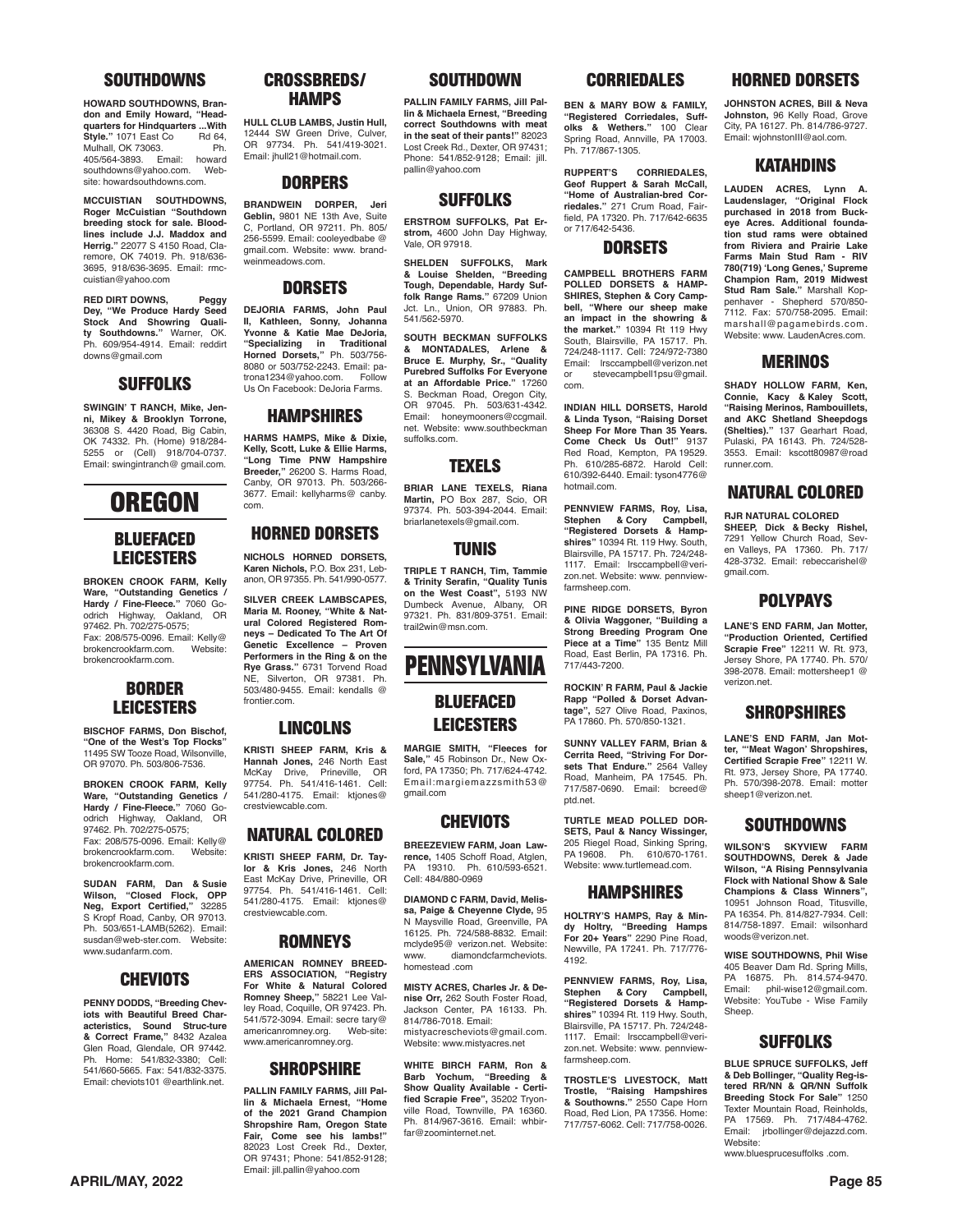**MACCAULEY SUFFOLKS, Billy MacCauley,** 4333 Steeleville Road, Atglen, PA 19310. Ph. 610/593-2907.

**JIM MILLETT,** 650 W. Main Street, Dalton, PA 18414. Ph. 570/ 840-4783. Email: millett327@ gmail.com.

#### **TEXELS**

**WATTS FARM, David Watts, "Registered Texel Sheep"** PO 28, Geigertown, PA 19523. Ph. 610/286-6936. Email: cwatts922@gmail.com.

#### **TUNIS**

**COLE TUNIS, Ernest Cole, "Registered Tunis & Suffolks for 40 Years"** 492 Sayles Road, Granville Summit, PA 16926. Ph. 570/364-5812. Email: ewcole@ frontier.com.

**SONSHINE ACRES, Walter & Denise Clark, "Great Tunis and Romneys bred with integrity."** 20862 Ryan Road, Meadville, PA 16335. Ph. 814/333-9251. Email: wwclark@windstream.net.

**SPRING HOUSE RUN FARM, Bill Parish,** 358 McCaughtry Run Rd, Darlington, PA 16115. Ph: 724/312-5182

**WISE FAMILY SHEEP, Dirk & Michelle Wise, "Wise Sheep Since 1973."** 405 Beaver Dam Road, Spring Mills, PA 16875. Ph. 814/422-8452. Email: wisefamilysheep@gmail.com. YouTube: Wise Family Sheep.

### **RHODE ISLAND**

#### **BORDER LEICESTERS**

**MISTWOOD FARM, Irene G. Nebiker,** 28 Grange Road, North Smithfield, RI 02896. Ph. 401/767- 2677. Email: iigneb51@gmail.com



#### **DORSETS**

**DUANE ALDRICH DORSETS, Duane Aldrich,** 20516 436th Ave, DeSmet, SD 57231. Ph. 605/690- 0139.

**ANDERSON FAMILY, Burton Anderson, "Raising Rambouil-let & Dorset Sheep WIth The Commercial Breeders In Mind."** 17815 334th Avenue, Highmore, SD 57345. Ph. 605.870-9137; 605/852-2233. Email: andfamily@venturecomm.net. Website: andfamilyranch.com.

**DAGEL SHEEP, Tom or Tim Dagel, "Production, English & Wether Genetics Available"** 46356 166 Street, Watertown, SD 57201. Ph. 605/520-0235.

**MANNING DORSETS, Tom Manning,** 30060 471st Avenue, Beresford, SD 57004. Ph. 605/253-2844. Email: mannfarm @valyousat.net.

**WOLKOW POLLED DORSETS, Devon Wolkow,** 20147 435th Avenue, DeSmet, SD 57231. Ph. 605/854-3435. Email: wolkow dorsets@gmail.com.

#### **HAMPSHIRES**

**FULLER BROTHERS HAMP-SHIRES, Bill & Jody Fuller, "Breeding Hamps For Over 70 Years – Help Available To Youth and New Breeders"** 17557 434th Avenue, Clark, SD 57225. Ph. 605/881-9649. Email: lambs4u@ itctel.com. Website: www.hamps anddowns.com.

**HOGG CLUB LAMBS, Doug Hogg,** 36188 164th St. Miranda, 57438. Ph. 605/472-0868. Email: hoggfarm@nrctv.com

#### **MONTADALES**

**MILLER MONTADALES, Greg Miller,** 20145 462nd Avenue, Bruce, SD 57220. Ph. 605/627- 5247. Email: gdmiller@itctel. com.

**MY MONTADALES, Craig & Kendra Fleck,** 47289 Highway 324, Brookings, SD 57006. Ph. 814/441-0980 (Craig) or 814/441- 0981 (Kendra). Email: kendrafleck @aol.com.

**POPPEN MONTADALES, Bill Poppen,** 20535 - 434th Avenue, De Smet, SD 57231. Ph. 605/854- 3497 or 605/854-3337. Fax: 605/854-3704. Email: poppenbill@ gmail.com

### **NATURAL COLORED**

**BAR J BAR RANCH, Dave & Carla Julius, "Producing Fine Fleeced Natural Colored & Rambouillet Sheep That Are Complete, Correct & Big Enough"** 329 Line Road, Box Elder, SD 57719. Ph. 605/545-5862. Email: bar\_j\_barranch@ msn.com.

**PINES END NATURAL COL-OREDS, Dylan, Jerome & Mikella Nohner,** 20291 438 Ave., Erwin, SD 57233. Ph. 320/420-5354. Email: pinesenddorsets@ yahoo. com. Website: www.pines endnaturalcolored.com.

#### **PRIME SAMM'S SOUTH AFRICAN MEAT MERINOS**

**KITZAN SHEEP & JHK SHEEP, Dwight and Joshua Kitzan, "Registered/NSIP Performance**  SAMM (Meat Merino) Sheep. 18293 Sheep Corner Road, Nisland, SD 57762. Ph. 605/257-2105 Email:

shepherd@kitzansheep.com. Website: www.kitzansheep.com.

**LAZY VC KELLY RANCH, Patty Kelly, "Aged Ewes, Rams and Feeder Lambs For Sale!"** 18635 Usta Road, Faith, SD 57626. Ph. 605-788-2261. Email: vckellyranch @sdplains.com. Website: www. vckellyranch.com.

#### **RAMBOUILLETS**

**ANDERSON FAMILY, Burton Anderson, "Raising Rambouillet & Dorset Sheep WIth The Commercial Breeders In Mind."** 17815 334th Avenue, Highmore, SD 57345. Ph. 605.870-9137; 605/852-2233. Email: andfamily@venturecomm.net. Website: andfamilyranch.com.

**CHAPMAN RAMBOUILLETS & HAMPSHIRES, Beau & Lenard Chapman, "Quality Breeding Stock For Sale At All Times - Now Enrolled In NSIP."** P.O. Box 251, Bison, SD 57620. Ph. 605/244-7166. Email: beauchap man@sdplains.com. Find us on **Facebook!** 

**LAZY VC KELLY RANCH, Patty Kelly, "Aged Ewes, Rams and Feeder Lambs For Sale!"** 18635 Usta Road, Faith, SD 57626. Ph. 605-788-2261. Email: vckellyranch @sdplains.com. Website: www. vckellyranch.com.

**MARSHALL SHEEP COMPA-NY, Barret & Kristin Marshall & Family, "Find Us On Facebook!"** 45491 204th Street, Arlington, SD 57212. Ph. 605/695-2528. Email: barretmarshall@hotmail.com.

#### **SOUTHDOWNS**

**JEMSTONE SOUTHDOWNS, Josie, Emily, and Mary Nold** 46907 219th St., Brookings, SD 57006; Phone: 605/592-6194 or 605/690-4106; Email: jrnold@ tnics.com.

#### **SUFFOLKS**

**BRAASCH LAND & LIVESTOCK, "Since 1973: Practical, Productive Suffolks for the Range and Ring"** 47289 Highway 324, Brookings, SD 57006. Ph. 814/441-0980 (Craig) or 814/441-0981 (Kendra) Email: kendrafleck@aol.com

**KITZAN SHEEP, Dwight and Gwendolyn Kitzan, "Specializing in Production Suffolks."** 18293 Sheep Corner Road, Nisland, SD 57762. Ph. 605/257-2105 Email: shepherd@kitzansheep.com. Website: www.kitzansheep.com. **KNUTSON SUFFOLKS, Jason,** 

**Alicia, Jaclynn, Alison, Shania and Kasi Knutson, "Quality Suffolks and Rambouillets for In and Out of the Show Ring. Like Us on Facebook at Knutson Livestock!"** 45935 292nd Street, Centerville, SD 57014. Ph. 605/ 670-2147. Email: knutsonsheep@ gmail.com. Website: knutsonsheep.com

**LAZY VC KELLY RANCH, Patty Kelly, "Aged Ewes, Rams and Feeder Lambs For Sale!"** 18635 Usta Road, Faith, SD 57626. Ph. 605-788-2261. Email: vckellyranch @sdplains.com. Website: www. vckellyranch.com.

**PRAIRIE SUFFOLKS, Dwight & Gwendolyn Kitzan, "A combina-tion of Prairie Suffolks; Erstrom; and Batt/Andrus breeding which produce sheep that perform on whole grains, long stem hay, and grass - resulting in low input cost with high feed conversion."** 18293 Sheep Corner Road, Nisland, SD 57762. Ph. 605/257-2105 (Home); 605/430-1593 (Dwight's Mobile). Email: shepherd@kitzansheep.com. Website: www.kitzansheep.com.

**KNUTSON SUFFOLKS, Jason & Alicia Knutson, "Quality Performance RR Suffolks & Rambouillets For Inside & Outside The Show Ring!"** 45935 292nd Street, Centerville, SD 57014. Ph. 605/530-1723. Email: ajknutson@ iw.net. Like Us On Facebook At Knutson Livestock!

**VAN DYKE SUFFOLKS, Jim Van Dyke,** 38919 SD Highway 34, Wessington Springs, SD 57382. Ph. 605/539-9440. Cell: 605/770- 1095. Email: vandykeseed@gmail. com. Facebook: @VanDykeSuffolks. Website: www.VanDykeSuffolks.net.

#### **TARGHEES**

**LAZY VC KELLY RANCH, Patty Kelly, "Aged Ewes, Rams and Feeder Lambs For Sale!"** 18635 Usta Road, Faith, SD 57626. Ph. 605-788-2261. Email: vckellyranch @sdplains.com. Website: www. vckellyranch.com.



#### **BORDER LEICESTERS**

**CINDERELLA FARM, Cynthia Conner, "Raising Both White & Natural Colored Border Leicesters."** 3800 Copper Ridge Road,<br>Knoxville TN 37931 Ph Knoxville, TN 37931. Ph.<br>865/406-8067. Email: blsheep 865/406-8067. Email: lady61@gmail.com.

#### **KATAHDINS**

**ROUND HOUSE FARM, John & Sandra Coward, "Quality Reg-istered Breeding Stock. We specialize in genetics that will perform in a minimal input pasture based environment. Biosecurity tested and enrolled in NSIP."** 1871 Back Valley Road, Speedwell, TN 37870. John: 606/269- 6114. Sandra: 423/ 441-0295. Email:roundhousefarm@yahoo. com. website: www.roundhousefarm.net

#### **NATURAL COLORED**

**TOP HAT FARMS, Bryon, Emily & Kitley Franklin, "Always Quality Breeding Stock For Sale"** 290 Hunter Island Lane, Decatur, TN 37322. Ph. 865/ 310-2928. Email: 1tophatfarms@ gmail.com.

#### **OXFORDS**

**CREEKSIDE FARM OXFORDS, Todd, Alicia, & Nicholas Monday,** 175 Pumpkin Hollow Rd., Heiskel, TN 37754; Ph. 865/742-9361

#### **SUFFOLKS**

**CIRCLE T FARM, Tom & Leslie Cather, "These Genetics Speak For Themselves!"** 11242 Challenge Drive, Bon Aqua, TN 37025. Ph. 931/215-4375. Email: lcather. lc@gmail.com.

**S & C SUFFOLKS, Brenda Sawyer,** 331 Red Walnut Rd., Bath Springs, TN 38311; Ph. 731/549- 4856, 731-549-4854; Email: blcolbysawyer@aol.com; Website: www.sandcfarms.com



**ARTESIAN VALLEY TEXELS - J&E FARMS, James Oller,** 235 Wendell Davis ln, Harrogate, TN 37752. Ph. 606/670-9539. Email:<br>texelbreeder@gmail.com. Webtexelbreeder@gmail.com. site: www.jefarms.com

## **TEXAS**

#### **DORPERS**

**LANGEMEIER LIVESTOCK, Jeff**  Langemeier 550 Wild Coyote<br>Trail Marion TX 78124 Ph. 830-Marion, TX 78124. Ph. 830-708-5930. Cell. 830-708-8600. Email:

jeff\_langemeier2007@yahoo.com website: lanemeierlivestock.com

**LEON PATRICK FARM, Leon Patrick, "A few Quality White Dorper Sheep"** P.O. Box 392. Mc-Camey, TX 79752; Ph. 432/208- 2893

**JUDY McDONALD DORPERS, "Home of the 2007 & 2009 National Champion Rams"** HC 3389 Private Rd 7400, Sonora, TX 76950. Ph. 325/387-2979.

#### **ROYAL WHITE**

**REED FARMS, Cordell & Henrietta Reed, "Pure Hair Sheep; Attractive; Easy Care; Meat Sheep; Medium Size; Disease & Parasite Resistant; Climate Adaptable; Prolific; Hardy; No Docking or Shearing"** 250 CR 155, Comanche, TX 76442. Ph. 254/842-5275. Fax: 254/842-5448. Email: jcreed1933 @aol.com. Website: www.reed farms.com.

## **UTAH**

#### **COLUMBIAS**

**ROATH COLUMBIAS, Kyle & Paige Roath, "Show quality and range rams and ewes."** PO Box<br>698, 234 E 50 N, Coalville, UT 84017. Ph. 801/244-1514. Email: paigeroath @yahoo.com.

#### **HAMPSHIRES**

**McNEIL HAMPSHIRES, Alvin & Ryan McNeil, "Generation After Generation Of Quality Hamp-shire Sheep Since 1970."** 2295 N SR 32, Kamas, UT 84036. Ph. 435/640-8172 or 435/640-2310. Email: ryan.mcneil@allwest.com.

#### **SUFFOLKS**

**HANNA SHEEP CO., John Hanna, "Show Ring & Range Type Sheep – Rams & Ewes For Sale"** 1830 E 5000 S, Price, UT 84501. Ph. 435/650-5445.

### **VIRGINIA**

#### **DORSETS**

**WILFONG DORSETS, Benjamin Wilfong,** 12812 Mountain Valley Rd., Warm Spings, VA 24484; Ph. 304/268-2295; Email: wilfongdorsets@hotmail.com

#### **HAMPSHIRES**

**Page 86 THE BANNER HEISHMAN HAMPSHIRES & DORSETS, The Heishman Family, "Winners Best Headed Hampshire Ewe 2017 NAILE & Senior Champion Dorset Ram 2017 NAILE."** 1747 Conicville Road, Mt. Jackson, VA 22842. Ph. 540/325- 2102. Email: adheish@ vt.edu.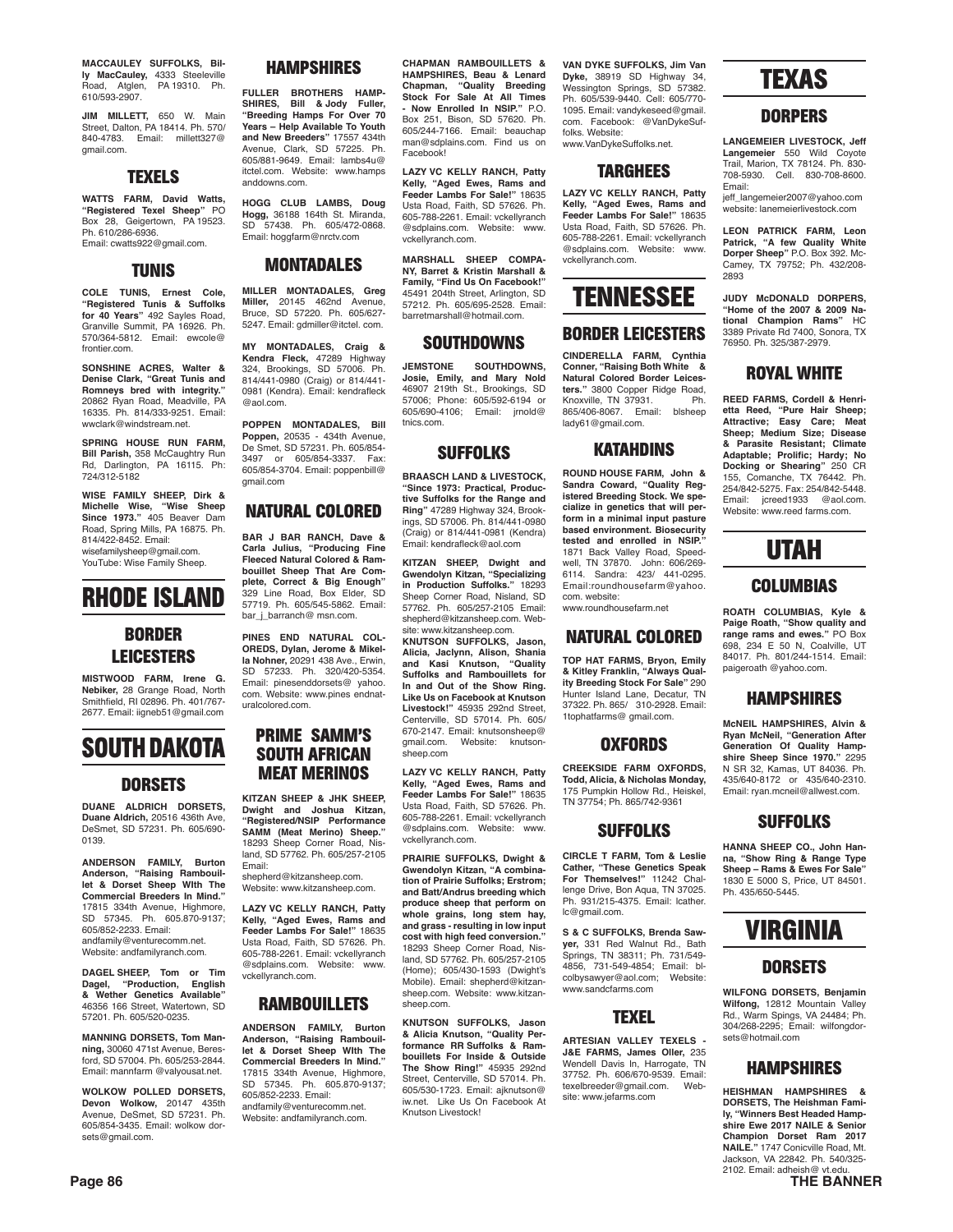#### **HORNED DORSETS**

**CASSELL HORNED DORSETS, Leon, Barbara, Paul, Marg Ann & Diana Cassell, "Horned Dorsets For The Pasture, Field & Show Ring."** 2317 Peppers Ferry Road, Wytheville, VA 24382. Ph. 276/228-2862. Cell: 202/255-1764. Email: pcasse2001 @yahoo.com. Website: www. horneddorsets. com.

#### **SUFFOLKS**

**Auville Suffolks, Martin & Chris Auville. "Home of 'CSO' (Chief**  Officer) - Champion **Ram & High-Selling Ram at 2021 Midwest Stud Ram Sale"** 501 Knightly Mill Road, VA 24467; Ph. 540/820-4927. Email: cjauville@ gmail.com

### **WASHINGTON**

#### **HAMPSHIRES**

**THE HICKMANS, Jim, Joy & Beau Hickman, "The Genetics Breeders Turn To For Quality, Integrity & Style"** 1295 Bussell Road, Walla Walla, WA 99362. Ph. 612/860- 9701 (Jim); 763/370-4811 (Joy). Fax: 763/553-9778. Email: hickmanshamps@gmail.com. Website: www.hickmanshamps. com.

#### **ST. CROIX**

**SUMMIT FARMS, Ms. Yates Colby, "White and Colored St. Croix Bred for Fast Growth and Maternal Traits."** 34294 Redwine Canyon Road, Creston, WA 99117. Ph. 509-688-5168. Email: hairsheep@ live.com.

#### **SUFFOLKS**

**HUGE CREEK SUFFOLKS, Ken, Mary, & Patty Brown, "Breeding quality Suffolks for over 30 years."** 15906 126th Ave NW, Gig Harbor, WA 98329. Ph. 253/857- 5476. Email: hugecreeksuffolk@ gmail.com; Facebook: HugeCreek-Suffolks.

**IKE MAXWELL SUFFOLKS, Ike Maxwell, "Specializing In Func-tional, Big, Correct Suffolks For The Pasture & The Show Ring."** 105 Millrace Road, Dayton, WA 99328. Ph. 509/386-5784. Email: maxikewell@msn.com.

**PUMPHREY SUFFOLKS, Keith, Jane, Scott, & Curtis, "Quality In Show Ring Genetics"** 356 Chamberlain Road, Walla Walla, WA 99362. Ph. 509/529-0140. Website: pumphreysuffolks.com.

### **WISCONSIN BLUEFACED LEICESTERS**

**CUTLER COUNTRY COMFORT, Randy & Sally Cutler, "Select-ing for Breed Character, Twins, Fleece Quality, and Good Mothers"** 2670 Co. Rd. N. Milladore, WI 54454; Ph. 715-305-5670; Email: rcutler@tznet.com

#### **CHEVIOTS**

**DAVID ALLEN,** S 3951 Grote Hill Road, Reedsburg, WI 53959. Ph. 608/524-4786.

#### **CORRIEDALES**

**BANDT CORRIEDALES, Mike Bandt,** 1650 Sandy Rock Road, Hollandale, WI 53544; 608/387-5789; bandtcorriedales@gmail.com

#### **DORSETS**

**CEDAR LANE DORSETS, Division of Bear Lake Enterprises, Inc., Bill & Holly Keough,** E 5656 N Water Drive, Manawa, WI 54949. Ph. 920/596-1931. Fax: 920/596- 3399. Email: bksheep@netnet.net. Website: www.bksheep.com.

**LEIN DORSETS, Maureen Lien & Daughters,** 279 Lien Veum Road, Cambridge, WI 53523; Cell: 608/320-4311;

Email: liendorsets@gmail.com **SPILDE DORSETS,** 2800 Wild Flower Road, Stoughton, WI 53589. Ph. 608/335-9288 (Dan); 608/772-3697 (Kent); 608/334-

#### **HORNED DORSETS**

0259 (Arlan).

**BIRSCHBACH HAMPSHIRES, Steve Birschbach,** 802 E. Pioneer Rd., Fond Du Lac, WI 54935 Pho 920/251-4919.

#### **HORNED DORSETS**

**HOUFE DORSETS, The Houfe Family,** 6104 County N., Milton, WI 53563. Ph. 608/695-3119. Email: mdhoufe@outlook.com.

## **LINCOLNS**

**WINTERGREEN HOLLOW LIN-COLNS, David Allen,** S 3951 Grote Hill Road, Reedsburg, WI 53959. Ph. 608/524-4786.

#### **MONTADALES**

**KUYKENDALL'S MONTADALES, Kevin & Sara Kuykendall,** 12322 Dahl Lane, Richland Center, WI 53581. Ph. 608/538-3312.

#### **OXFORDS**

**BINGEN OXFORDS, Steve, Michelle & Jillian Bingen, "Quali-ty Oxfords."** 6451 Wildlife Drive, Allenton, WI 53002. Ph. 262/388- 3324. Email: sbingen@outlook .com. Find Us On Facebook at Bingen Oxfords.

**EMERALD VALLEY FARM, Laura & Andy Meyer,** N8020 Switzke Rd, Watertown, WI 53094. 920/206-8445.

**WEBER LIVESTOCK COMPANY, Tony Weber & Family, "Breeding Oxfords With Style, Substance & Competition Quality,"** S44W35961 Hwy C, Dousman, WI 53118. Ph. 414/702-6580. Email: tcweber@wi.rr.com.

#### **SHROPSHIRES**

**DOUBLE DOC FARM, Tim Elsbury, DVM, "Quality Shropshires Since 1991 & Dorpers Since 2009!",** W 7112 Cherry Hill Drive, Adell, WI 53001. Ph. 920/994- 2538. Email: double doctim@hotmail.com. Website: doubledoc.net

**SUGAR RIDGE RANCH, Jon, Charlotte & Vivian Stephen-son, "Contact Us For Your Next Breeding, Show or Club Lambs",** E8977 Pierce Hill Road, Viroqua, WI 54665. Ph. 608/637- 6474. Email: sugarridge ranch@ frontiernet.net. Website: www. sugarridgeranch.com.

#### **SOUTHDOWNS**

**DARLINGTON 'DOWNS, Troy Barb, Courtney, Casey & Carson Lobdell, "Breeding Stock & Club Lambs With Quality, Integrity & Breed Character."** 19039 Hwy. Darlington, WI 53530. Cell: 608/482-1502. Fax: 608/776-8501. Email: lobdell@yousq.net. Website: www.darlingtondowns.com.

**PLEASANT SPRINGS SOUTH-DOWNS,** 2800 Wild Flower Road, Stoughton, WI 53589. Ph. 608/335-9288 (Dan); 608/772- 3697 (Kent); 608/334-0259 (Arlan).

#### **SUFFOLKS**

**ARNEVIK FAMILY SUFFOLKS, Corinne Arnevik-Hansen, "Raising Registered Suffolks For Almost 50 Years."** 2550 12 3/4 Avenue, Cameron, WI 54822. Ph. 715/205-9603. Email: cjarne@ hotmail.com.

**HEART PRAIRIE, Sean & Nancy Burton, "The Next Generation of Suffolk."** W8727 Meadowbrook Road, Argyle, WI 53504. Ph. 715/584-1093. Email: nzernicke @ gmail.com

**MINT GOLD RANCH, Dale & Judy Dobberpuhl, "Registered Stock With Large Loineyes & Body Muscle"** 5807 County "X", DePere, WI 54115. Ph. 920/864- Email: mintgoldranch@ gmail.com. Website: www.mintgoldranch.com.

**SUBRA SUFFOLKS, Marlin & Geralyn Subra, "Suffolks With Bone, Body & Muscle"** W15142 County Road P, Taylor, WI 54659. Ph. 715/662-3003. Email: marlinsubra@gmail.com. Find Us On Facebook at Subra Suffolks.

**TRIPLE ACRES, Mary Menchl Herrins,** 16126 Rainbow Road, Mishicot, WI 54228. Ph. 920/755- 2415.

#### **TARGHEES**

**A & J NEVENS LIVESTOCK, Jeff, Leslie, Joelle & Andy Nevens, "Breeders of Fine Targhee Sheep"** N1225 Hillestad Road, Lodi, WI 53555. Ph. 608/592-7842. Email: aandjnevenslivestock@ frontier.com. Website: http:// myplace.frontier.com/~jrnevens/.



#### **COLUMBIAS**

**BORCHER SHEEP CO., Weston Borcher, "Breeding, Show & Seed Stock Always Available"** 1017 Road 14, Powell, WY 82435. Ph. 307/754-3691. Cell: 307/272- 5285. Email: borcher\_23@hotmail. com.

#### **SHROPSHIRES**

**PERFORMANCE SHROP-SHIRES, Jock Sheehan, Commercial Ram Breeder, "Member NSIP", 568 CR 702, P.O.**<br>Box 1, Dixon, WY 82323, Ph. Box 1, Dixon, WY 82323. Ph. Email: roaringforksheepLLC@yahoo.com Website: knepp-lafollette-shropshires. com.

#### **SUFFOLKS**

**HALEY SHEEP CO., John Haley,** P.O. Box 2, Shell, WY 82441. Ph. 307/765-9626.

**LOFINK SUFFOLKS, Larry & Terrie Lofink, "Offering Only Top Quality RR Suffolks"**, 6110 Westedt Road, Cheyenne, WY 82009. Ph. & Fax: 307/635-0608.

### **AUCTIONEERS**

**LOBDELL AUCTION SERVICE Tyler Lobdell,** P.O. Box 6, Lena, IL 61048. Ph. 815/238-0832. Email: lobdellauction@aeroinc.net. Website: lobdellauctionservice.com

**BILLY MACCAULEY,** 4333 Steeleville Road, Atglen, PA 19310. Ph. 610/593-2907.

**SAYLOR Auctioneer Service, Gary Saylor**, 19570 County Road 75, Belle Center, OH 43310. Ph. 937/464-7214. Email: gsaylor @ watchtv.net.

**DANNY WESTLAKE, 17183 Mackan Road, Marysville, OH** 43040-9406. Ph. 937/642- 2546 (Home) or 937/644-3369 (Farm).



**JIM AND JODY HEGGEMEIER,** Jim Ph. 530/218-0701, Jody Ph. 816/214-2787; Email: jheggemeier@hotmail.com.



**GENALYSIS LABORATORY, INC., Steven Radabaugh, DVM,** MS, 508 S. Englebeck Road, Lakeside, OH 43440. Ph. 888/300- GENE (4363) or 419/798-9999. Fax: 419/798-9909. Website: www. genalysislaboratory.com.

**GENE CHECK, INC.,** 1175 58th Avenue, Greeley, CO 80634. Ph. 800/822-6740 or 970/472-9951. Fax: 970/472-9956. Website: www. genecheck.com.



**FIBER ARTIST MARKET LLC., MARY HURLEY, "Your Online Fiber Festival"** 4470 West Sunset Blvd 92843, Los Angeles, CA 90027. Ph. 442/229-6240. email: contact@fiberartistmarket.com. Website: fiberartistmarket.com

## **FIBER MILL**

**ZEILINGER WOOL CO., "We Are A Fourth Generation Fiber Mill Processing Natural Fibers."**  1130 Weiss St., Frankenmuth, MI 48734. Ph. 989/652-2920 or 877/ 767-2920. Email: zwool@aol.com. Website: www.zwool.com

### **GIFT SECTION**

**CORNER POST FARM,** 32377 E. 750 N. Road, Arrowsmith, IL 61722. Ph. 309/727-1154. Email: cornerpostfarm@gmail.com. Website: www.cornerpostfarm.com.

**EWESFUL GIFTS, Carol Black, "Sheep Gifts For All Occasions - Lanolin Hand Cream & Wool Products"** 7868 State Road 73, Columbus, WI 53925. Email: carol@ewesfulgifts.com. Website: www.ewesfulgifts.com. Call 920/ 296-0326 for a free catalog/orders.

### **LIVESTOCK EQUIPMENT**

**ARMSTRONG AG & SUPPLY, LLC., "Offering American Made, Unmatched Craftsmanship for the Practical Farmer and Rancher"** 269 Cove Rd., Jackson, OH 45640; Ph. 740/988-5681. Dean Armstrong: 740/357-3367; Tom Conner: 614/332-2223; Andy Farley: 740/352-0123; Levi Matthews: 740/988-8191.

**D-S EQUIPMENT, "We have low freight rates, or order for upcoming shows!"** 18059 National Pike, Frostburg, MD 21532. Ph. 1-800-949-9997 or 301-689-1966. Fax: 301-689-9727.

**SYDELL INC., "For Free Bro-chure Call Toll Free"** 46935 SD Highway 50, Burbank, SD 57010. Ph. 1-800-842-1369, Office: 605/624-4538. Fax: 605/ 624- 3233. Email: sydell@sydell .com. Website: www.sydell.com.

### **SHARPENING**

**FEASLEY'S BLADE SHARPEN-ING, SHEAR REPAIR & CUSTOM BLANKETS, Richard Feasley, "It Only Takes One To Win."** 10683 Crump Rd, Holland, NY 14080.<br>Ph. 716/860-9496. Email: sl-716/860-9496. Email: slfarm123@aol.com. Website: www. feasleys.net.

**HARSHBARGER SHARPENING, "Sharpening, Blades, Hand Shears, Foot Trimmer, Repair Shearing & Clipping Machine, Sales, Shearing & Show Supplies. 64 Years Shearing & Sharpening."** 2005 E 200 N, Cen-ter Point, IN 47840. Ph. 812/835- 3171.